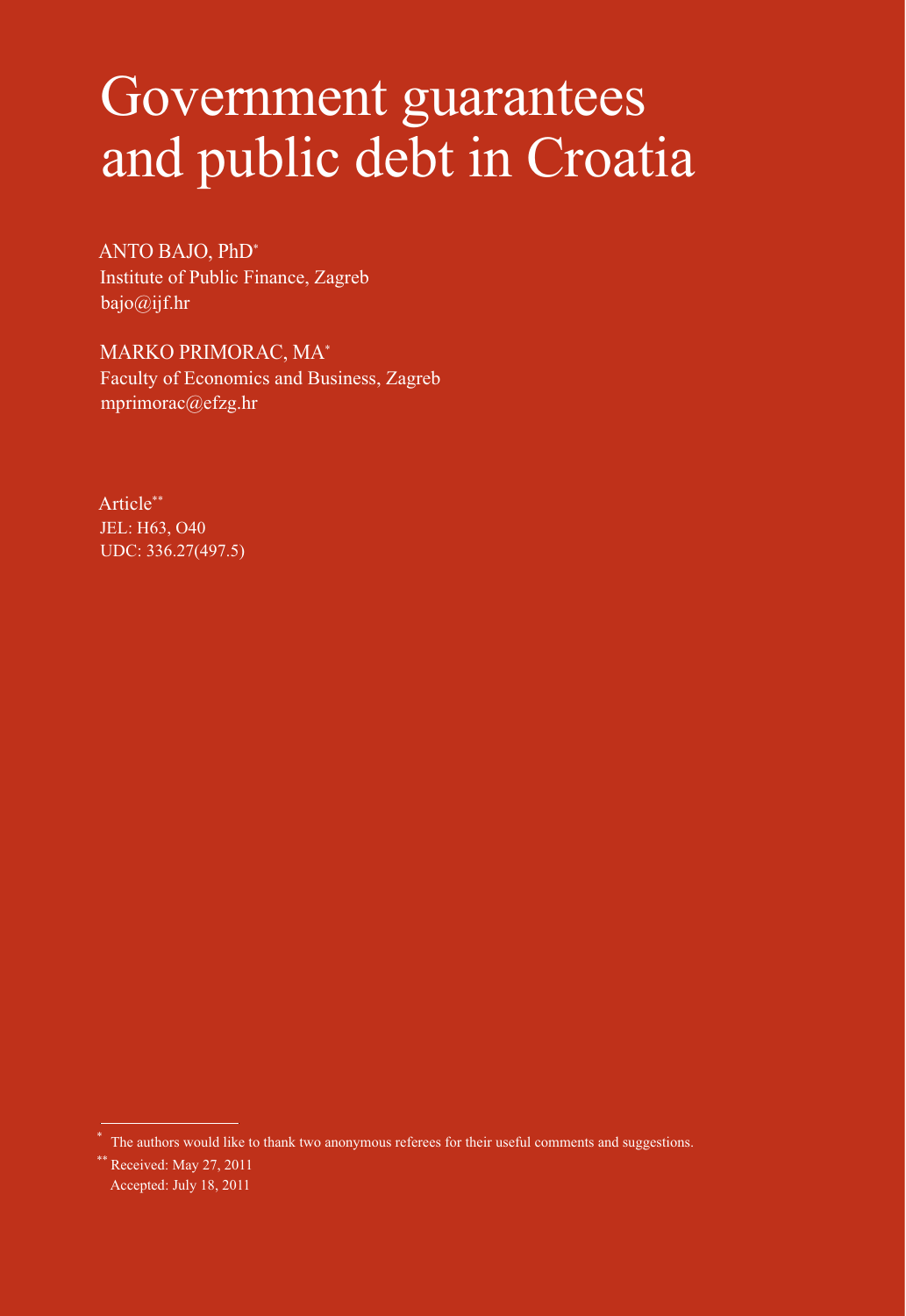# 254 **Abstract**

Government financial and performance guarantees have been issued in Croatia *since 1996, to support funding and ensure favourable borrowing conditions in the fi nancial market for companies in majority state ownership. However, government*  guarantees have rarely been part of defined strategies and goals of public debt *and risk management. Despite their steady growth, the structure of active guaran*tees and their influence on Croatian public debt are still unknown. This paper *analyses the amount and structure of state guarantees, their maturities and the authority and accountability for their management, and it compares the structure of guarantees in terms of economic sectors. The main objective of the paper is to determine the influence of government guarantees on the public debt growth.* 

*Keywords: government guarantees, maturity, management, public debt, Croatia*

#### **1 INTRODUCTION**

Government guarantees belong to contingent explicit liabilities, but are often classified as contingent implicit liabilities (e.g. deposit insurance). The problem is, however, that very often none of these contingent liability categories are included in fiscal policy analyses.

A government guarantee is a security instrument by which the government undertakes to cover the liabilities for which the guarantee is issued. The most frequent examples are government guarantees of liabilities incurred by lower levels of government and public enterprises, development banks and guarantee agencies, public-private partnership projects and other forms of cooperation between the government and private sector. Government guarantees are often used as a kind of aid for projects or activities producing a significant welfare effect. They are most frequently issued to cover, partly or fully, the risk in the cases when the debtor is unable to repay a debt or meet another liability which has been guaranteed, or when the borrower fails to meet his/her liabilities within the agreed time limit.

However, guarantees are not the most appropriate form of support for achieving a desired purpose (IMF, 2005). Particularly controversial are guarantees issued by other government institutions (e.g. development banks), because they are difficult to monitor and supervise. Potential guarantee issuance costs to the government are positively correlated with the realisation risk of a financial project, its value and duration (Polackova, 1998). Guarantees may involve many problems, because they are not supervised within regular budget expenditures. They can be used as a means to by-pass the government's fiscal constraints on borrowing and on the amount of debt of the government and local units, which is why they can produce a hidden and adverse effect on the fiscal policy status. Briefly, government guarantees can be a threat to efficient public finance management, because they are not included in fiscal analyses and thus convey a distorted picture of the public fina-

FINANCIAL THEORY AND PRACTICE 35 (3) 253-276 (2011) 35 (3) 253-276 (2011) PRACTICE FINANCIAL THEORY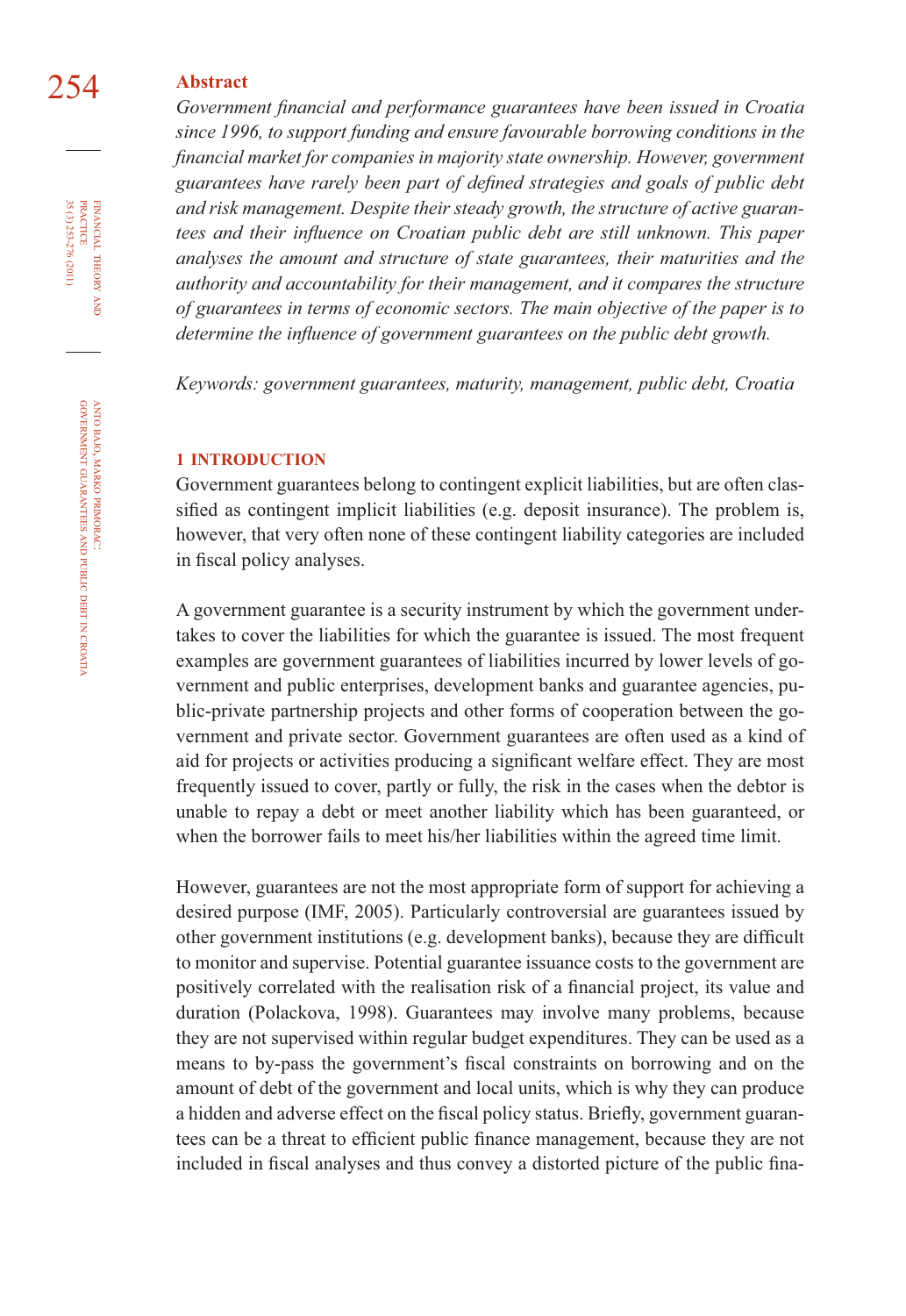The main objective of this article is to determine, based on the obtained information, the key characteristics, the evolution and impact of government guarantees on Croatia's public debt in the period from 1996 to 2010. The analysis relies on up-to-date information published in the Official Gazette, as well as annual and semi-annual reports on the state budget execution, organised in databases which comprise 1,113 financial guarantees issued from 1996 to 2010 and 234 performance guarantees issued in the 1996-2008 period.

# **2 INSTITUTIONAL FRAMEWORK FOR THE ISSUE OF GOVERNMENT GUARANTEES**

Government guarantees constitute security instruments by which the government warrants that an original debtor's liability will be settled. The Budget Act (OG, 87/08) governs the powers and obligations associated with the issue of government guarantees, whereas the annual amount of new government guarantees and the conditions for their issuance are laid down in annual acts on the execution of the State Budget of the Republic of Croatia.

At the proposal of the Government, Parliament enacts a *decision on the amounts*  of state debt<sup>1</sup> and government guarantees in accordance with the amounts and purposes determined in the annual Budget and the State Budget Execution Act.

*Guarantees can be approved by the Government and by Parliament.* The bulk of guarantees are approved by the Government, but the amount of guarantees approved by Parliament is also significant. Decisions to this effect are published in the Official Gazette. *The Croatian Parliament* approves guarantees of loans obtained from international financial institutions (EIB, EBRD and IBRD) and governs them by special laws. The amount of guarantees approved by Parliament (including guarantees issued in the current year pursuant to decisions from the previous year) is not covered by the annual limit on the issuance of new financial guarantees, set in annual state budget execution acts.

The Ministry of Finance participates in the negotiations on granting governmentguaranteed loans and, in accordance with the Government's decision and on its behalf, approves contracts for the issue of government guarantees. The Government may also delegate other state bodies to participate in the negotiations about government-guaranteed loans together with the Ministry of Finance. Subsequent proposals for amendments to a loan contract or a guarantee contract can be made subject to prior approval by the finance minister.

<sup>&</sup>lt;sup>1</sup> State debt is defined as debt of the consolidated state budget, excluding government guarantees.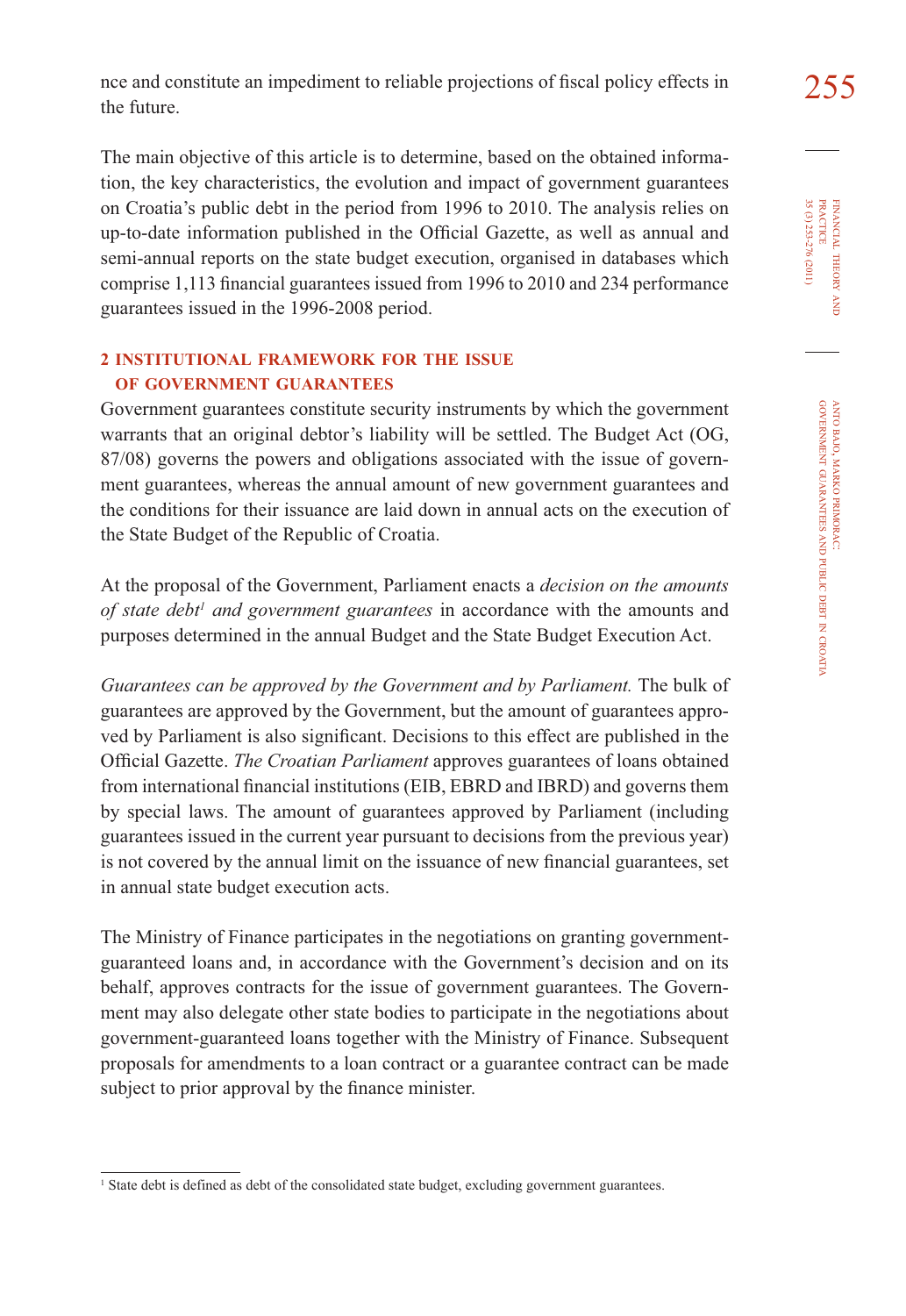# **GRAPH 1**

*Guarantees approved according to the Government and Parliament decisions, 2006-2010 (in billion kuna)*



*Source: Ministry of Finance, 2011.*

#### **2.1 GOVERNMENT GUARANTEES AS STATE AID**

Government guarantees constitute an instrument of state aid and their management is governed by special regulations, such as the *State Aid Act2 , State Aid Regulation3 , Rulebook on the Form and Content and on the Manner of Collecting Data about, and Keeping Records of State Aid4* and *Decision on Publishing Rules on State Aid in the Form of Guarantees5 .* 

Government guarantees differ from other state aid instruments, such as non-repayable funds or tax relief. By issuing guarantees, the government enters into an indirect legal relationship with the lender. Guarantees are usually related to loans and other financial obligations agreed between the borrower and the lender.

The European Commission's definition of state aid (provided in its Notification on the application of Articles 87 and 88 of the EC Treaty to state aid in the form of government guarantees) includes all forms of guarantees issued, regardless of their legal base and the transaction which they cover.

Guarantees can be issued individually or within a programme. According to the European Commission's Notification, guarantees can include aid granted by a member state or extended from government funds. Aid can be government guarantees issued by the central government, a regional or local government unit or by companies in which government bodies have the prevailing influence. There are two types of guarantee aid: (1) aid granted to the borrower; and (2) aid granted to the lender.

ANTO

FINANCIAL

FINANCIAL THEORY<br>PRACTICE 35 (3) 253-276 (2011)

35 (3) 253-276 (2011) PRACTICE

THEORY AND

GOVERNMENT

GUARANTEES

AND PUBLIC

DEBT IN

CROATIA

BAJO, MARKO

PRIMORAC:

<sup>2</sup> OG, 47/2003; 60/2004 and 140/2005.

<sup>3</sup> OG, 121/2003 and 50/2006.

<sup>4</sup> OG, 11/2005.

<sup>5</sup> OG, 13/2008 and 39/2009.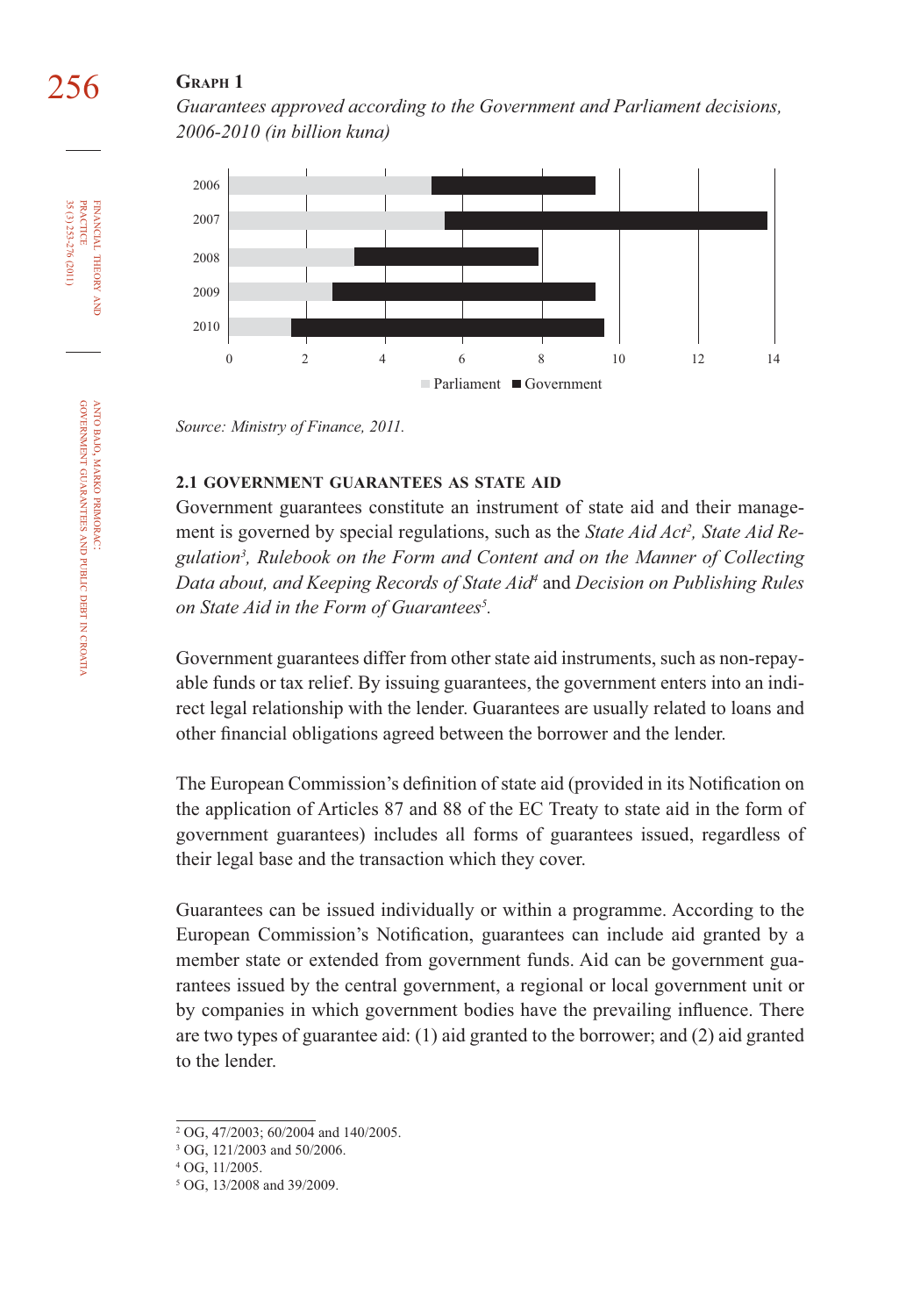Croatia has included all the provisions of the EC's Notification in its State Aid Act  $257$ and the State Aid Regulation, which identify and assess individual cases in which issued government guarantees are considered as state aid. All public sector bodies authorised to grant or manage state aid in the form of guarantees are obliged to submit for approval to the Croatian Competition Agency the proposals for state aid in the form of guarantees.

# **3 TYPES OF GOVERNMENT GUARANTEES**

Government guarantees are financial instruments by which the government warrants that an original debtor's liabilities will be settled if the debtor is unable to settle them fully and on time. Since 1996, two types of guarantees have been in use in Croatia: *performance guarantees and fi nancial guarantees* (the latter can be divided into domestic and foreign ones). The guarantees are further classified according to economic sectors the credit liabilities of which are guaranteed, and according to the currency in which a guarantee is issued. The Government and the Ministry issue *performance guarantees* against a pledge of movable property that is readily cashable (e. g. airplanes, ships and other vehicles). Given such guarantees, early collection of an entire loan or guarantee is rarely required, for it is an action that is guaranteed (the fulfilment of a contract to deliver/return goods or services).

The Government and the Ministry of Finance issue *financial guarantees* of loans raised in the country and abroad, mainly for development projects in the areas of special state concern, for reconstruction projects in local government units, as incentives for new production, employment and technology, for tourist season planning, agricultural and shipbuilding projects, etc. From 1996 to 2010, the Government extended financial guarantees to legal entities in majority state ownership, local government units, extra-budgetary funds and the Croatian Bank for Reconstruction and Development (CBRD).

The total amount of financial guarantees called on is included in the public debt, and the amount of the public debt is limited in accordance with one of the convergence criteria defined in the Maastricht Treaty. According to the Budget Act and annual state budget execution acts, the total amount of public debt may not exceed 60% of the projected gross domestic product for the current year. Total public debt of Croatia jumped from 19.3% of GDP in 1995 to a high of 59% in 2010 (see table 1). A strong contribution to the total public debt growth came from called-on guarantees of loans extended to public sector institutions.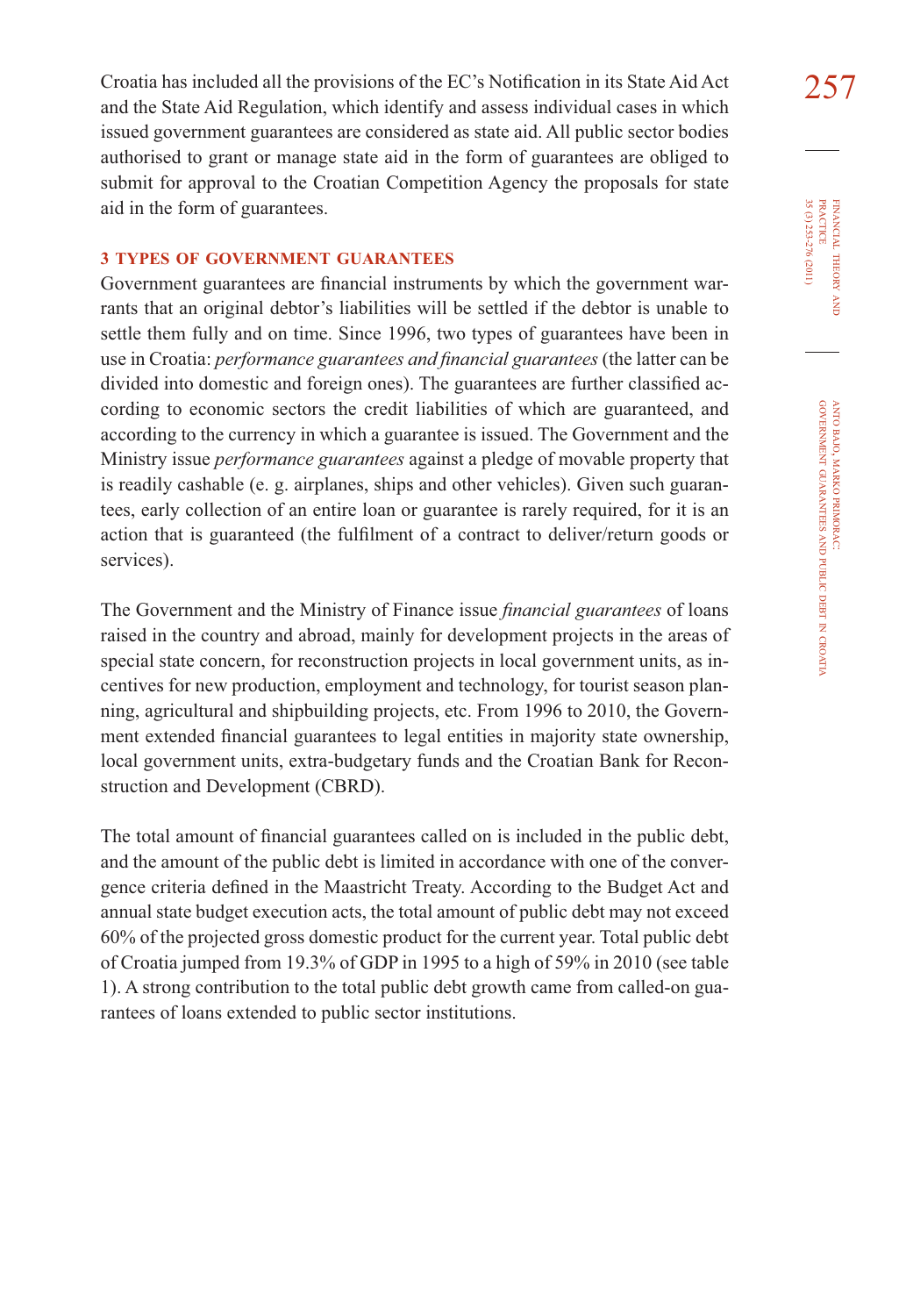# 258 **TABLE 1**

*Public debt (direct and potential), 1999-2010 (in billion kuna and as a % of GDP)*

|      | <b>Total general</b><br>government debt |                      | guarantees      | Government           | <b>CBRD</b> debt |                      |                 | <b>Total direct and</b><br>potential debt |  |
|------|-----------------------------------------|----------------------|-----------------|----------------------|------------------|----------------------|-----------------|-------------------------------------------|--|
|      | billion<br>kuna                         | $%$ of<br><b>GDP</b> | billion<br>kuna | $%$ of<br><b>GDP</b> | billion<br>kuna  | $%$ of<br><b>GDP</b> | billion<br>kuna | $%$ of<br><b>GDP</b>                      |  |
| 1995 | 19.0                                    | 19.3                 | $\theta$        | $\theta$             | $\mathbf{0}$     | $\theta$             | 19.0            | 19.3                                      |  |
| 1996 | 30.8                                    | 28.5                 | 0.8             | 0.7                  | 0.0              | $\mathbf{0}$         | 31.5            | 29.2                                      |  |
| 1997 | 33.9                                    | 27.3                 | 1.7             | 2.7                  | 0.8              | 1.0                  | 37.1            | 30.0                                      |  |
| 1998 | 36.1                                    | 26.2                 | 3.7             | 6.8                  | 2.3              | 2.8                  | 45.4            | 33.0                                      |  |
| 1999 | 46.8                                    | 28.5                 | 11.9            | 7.2                  | 1.3              | 0.8                  | 59.9            | 36.5                                      |  |
| 2000 | 60.5                                    | 34.3                 | 13.0            | 7.3                  | 2.1              | 1.2                  | 75.6            | 42.8                                      |  |
| 2001 | 67.2                                    | 35.2                 | 14.6            | 7.6                  | 2.8              | 1.4                  | 84.6            | 44.3                                      |  |
| 2002 | 72.5                                    | 34.8                 | 16.1            | 7.7                  | 3.8              | 1.8                  | 92.4            | 44.4                                      |  |
| 2003 | 81.2                                    | 35.8                 | 15.4            | 6.8                  | 4.9              | 2.2                  | 101.6           | 44.7                                      |  |
| 2004 | 92.8                                    | 37.8                 | 12.3            | 5.0                  | 5.8              | 2.4                  | 110.9           | 45.2                                      |  |
| 2005 | 101.2                                   | 38.3                 | 12.5            | 4.7                  | 7.1              | 2.7                  | 120.8           | 45.7                                      |  |
| 2006 | 102.2                                   | 35.7                 | 14.2            | 5.0                  | 7.7              | 2.7                  | 124.1           | 43.3                                      |  |
| 2007 | 104.1                                   | 33.1                 | 17.4            | 5.5                  | 9.7              | 3.1                  | 131.1           | 41.7                                      |  |
| 2008 | 99.5                                    | 29.1                 | 33.8            | 9.9                  | 10.8             | 3.2                  | 144.0           | 42.1                                      |  |
| 2009 | 117.9                                   | 35.2                 | 37.5            | 11.2                 | 12.4             | 3.7                  | 167.9           | 50.0                                      |  |
| 2010 | 137.9                                   | 41.2                 | 44.5            | 13.3                 | 13.9             | 4.2                  | 196.4           | 58.7                                      |  |

*Source: Ministry of Finance, 2011.*

# **3.1 GUARANTEES OF THE LIABILITIES OF THE CROATIAN BANK FOR RECONSTRUCTION AND DEVELOPMENT**

Since 1992, the CBRD has granted loans for projects aimed at the reconstruction and promotion of Croatian economy, where banks and other financial institutions are unable to provide the necessary funding. Originally, loans with guarantees have been granted for the recovery of the war-damaged economy. Since 2006, however, the CBRD has expanded its activities by financing small and mediumsized enterprises, infrastructure and export, securing Croatian goods and services exports against non-market risks and providing incentives to environmental protection. The bank also grants loans and other placements, issues bank and other guarantees, enters into insurance and reinsurance contracts and invests in debt and equity instruments. Credits are extended directly or indirectly, through banks and other legal entities.

FINANCIAL

35 (3) 253-276 (2011)

THEORY FINANCIAL THEORY AND PRACTICE 35 (3) 253-276 (2011) PRACTICE

> ANTO BAJO, MARKO PRIMORAC: GOVERNMENT GUARANTEES AND PUBLIC DEBT IN CROATIA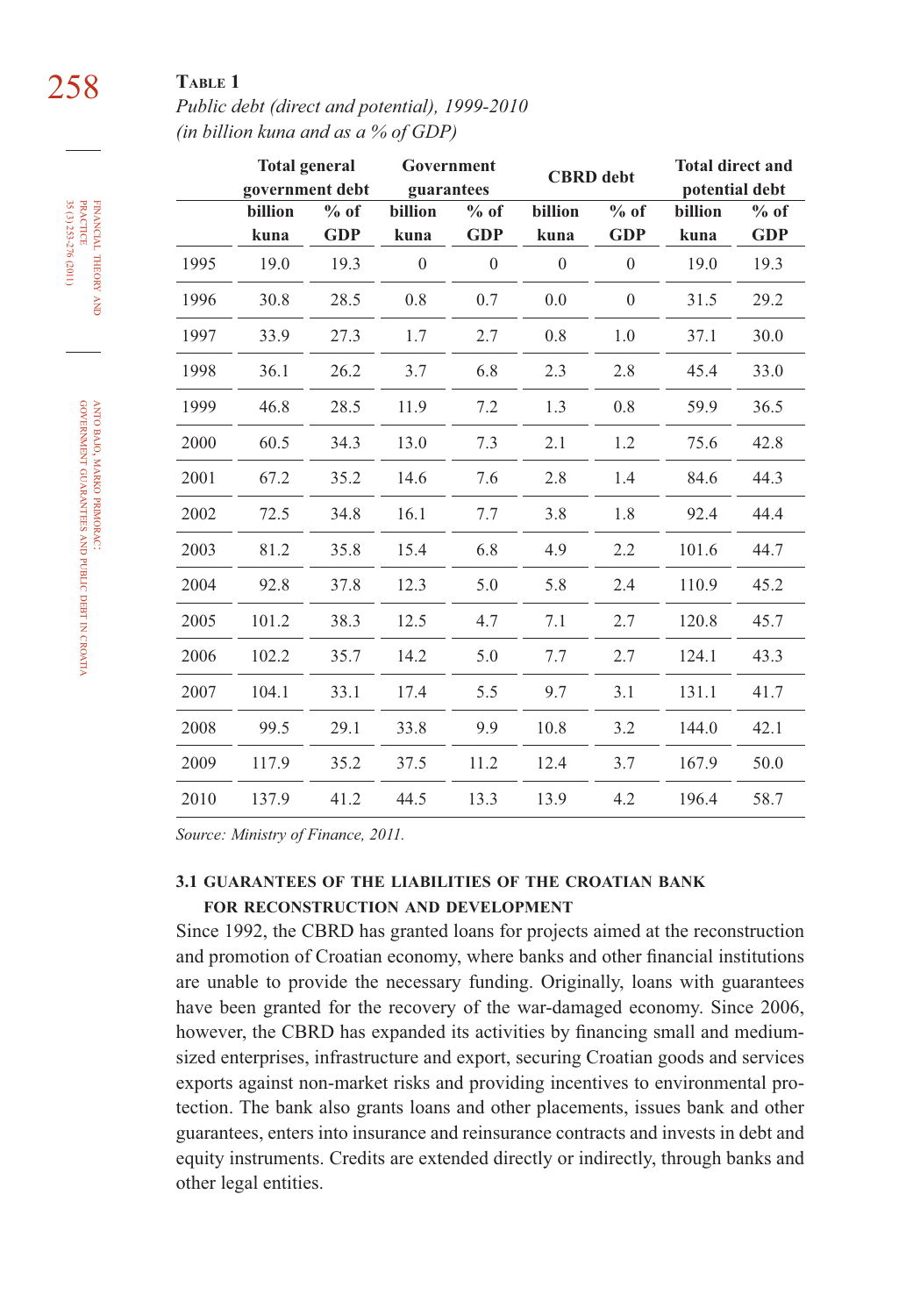In the period from 1997 to 2010, the CBRD's annual issue of guarantees averaged about 1.3 billion kuna (mainly in euro). Called-on guarantees issued by the CBRD are included in the overall statistics of called-on government guarantees. The CBRD's debt grew from kuna 1 billion kuna in 1999 to 14 billion kuna in 2010 (see graph 2).

# **GRAPH 2**

*Issued guarantees and debt of the CBRD, 1997-2010 (in billion kuna)*



*Source: Authors' calculation based on the CBRD and the Ministry of Finance data, 2011.*

The government guarantees the liabilities of the CBRD jointly and severally, unconditionally, irrevocably and at first call, without issuing any special guarantee document. The CBRD does not allocate special reserves for claims secured by government guarantees. Provisions for contingent losses are made on an annual basis in the State Budget, based on the data delivered by the CBRD to the Ministry of Finance.

Apart from direct annual allocations from the State Budget (providing credit through the initial capital of the CBRD and supporting exports), the Government supports the CBRD through government guarantees.

# **GRAPH 3**



Government financial guarantees issued to the CBRD and their potential maturi*ties, 1996-2020 (in billion kuna)*

*Source: Authors' calculation based on the data from the CBRD and Official Gazette, 2010.*

FINANCIAL

35 (3) 253-276 (2011) PRACTICE

35 (3) 253-276 (2011) **PRACTICE** FINANCIAL THEORY

THEORY AND

CROATIA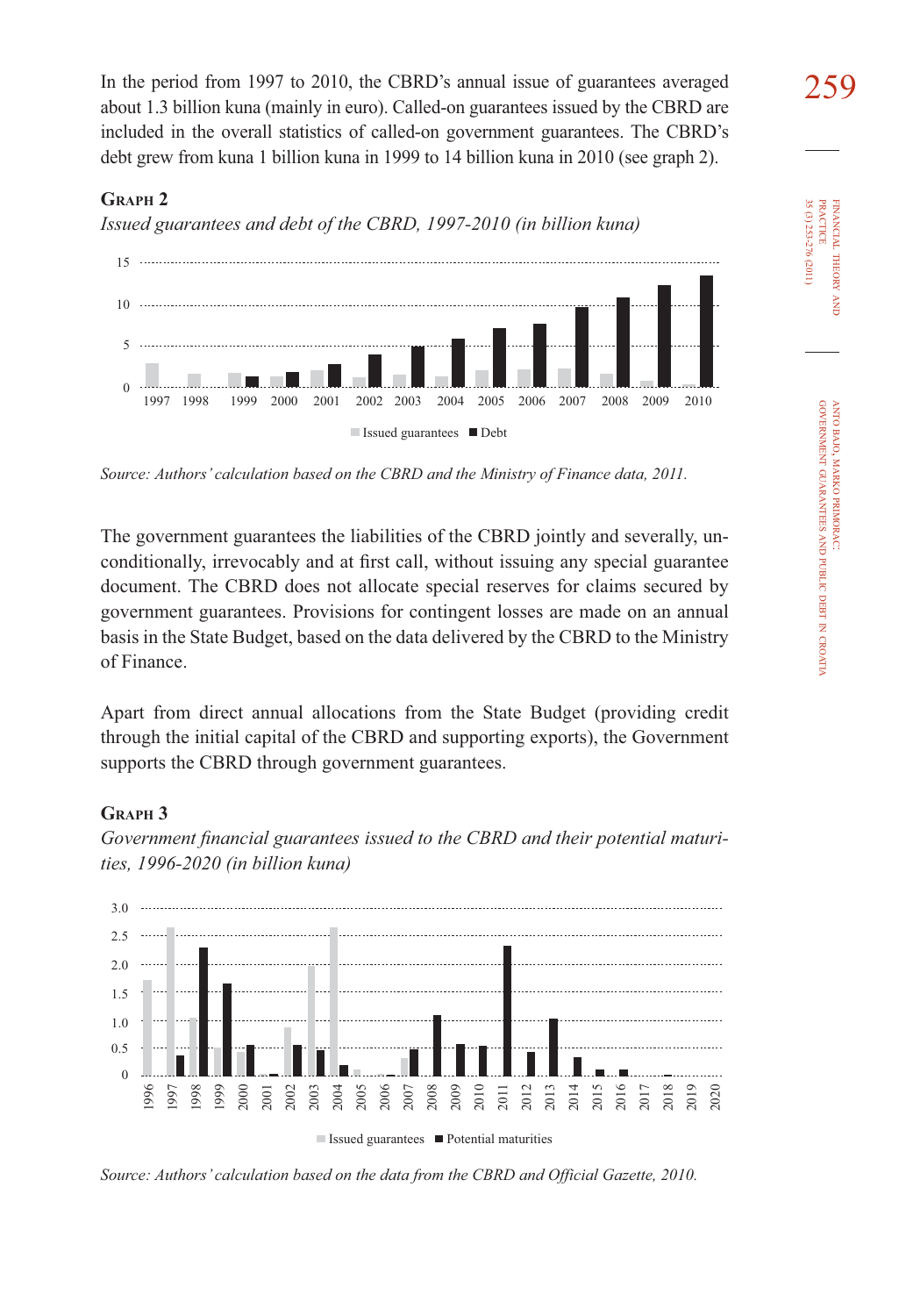260 Government guarantees to the CBRD are mainly intended for shipyards and companies in majority state ownership. A sizeable amount of guarantees is also provided to the tourist sector. These guarantees pose a risk to the state's fiscal position, if the Government assumes the CBRD debt directly or through called-on guarantees. For example, in May 2011 the Government enacted a law transferring the credit liabilities of four shipyards, secured by government guarantees, to direct public debt<sup>6</sup>.

> The CBRD is not subject to regulations on the allocation and maintenance of reserve requirements held with the central bank, or on setting limits on the volume and growth of placements, neither is it subject to regulations on concluding credit and guarantee transactions between extra-budgetary users, or to the Insurance Act. The CBRD is not subject to the corporate income tax.

#### **4 CRITERIA FOR ISSUING GOVERNMENT GUARANTEES**

From 1994 to 1999, there were no clear-cut criteria for approving government guarantees. Independently of the Ministry of Finance, the Government issued guarantees for loans taken on mainly by public sector institutions, but also by the private sector. In this period, the criteria and conditions for approving government guarantees were laid down in annual state budget execution acts. These acts also regulated the sources of funding for government liabilities, as well as the terms and the manner of their settlement. From 1999 on, the approval of government guarantees has been subject to the prior opinion of the Ministry of Finance and the responsible ministry, to which applicants must submit detailed financial data showing their financial positions and data on the development programmes. It was only in 2003 that the Government set the guarantee approval criteria (OG, 16/03 and 108/03); guarantees are only given to budget users, extra-budgetary users, local government units, and the CBRD. The Government does not guarantee the coverage of current costs or operating losses of companies (salaries, current assets, etc.), neither does it give guarantees to beneficiaries who default on their liabilities to the state, and have not obtained positive opinions of the responsible state or business audit for the last two business years.

In the event of a change in company ownership (particularly of companies in majority or predominant state ownership) the guarantee is withdrawn and renewed under new conditions. Pursuant to a Government's decision, guarantees can be transferred to another beneficiary (a legal successor), depending on its business condition, development plans and the interests of the country.

# **4.1 ENSURING THE REPAYMENT OF GOVERNMENT GUARANTEES**

From 1996 to 1998, guarantees were only approved based on previously obtained commercial bank guarantees. From 1999 on, guarantees to legal entities in majority private ownership were only approved upon receipt of blank signed bills with

FINANCIAL

35 (3) 253-276 (2011) PRACTICE

35 (3) 253-276 (2011)

THEORY

AND PUBLIC

DEBT IN

CROATIA

<sup>6</sup> Act Governing the Rights and Obligations of Shipyards in the Process of Restructuring (OG, 61/11).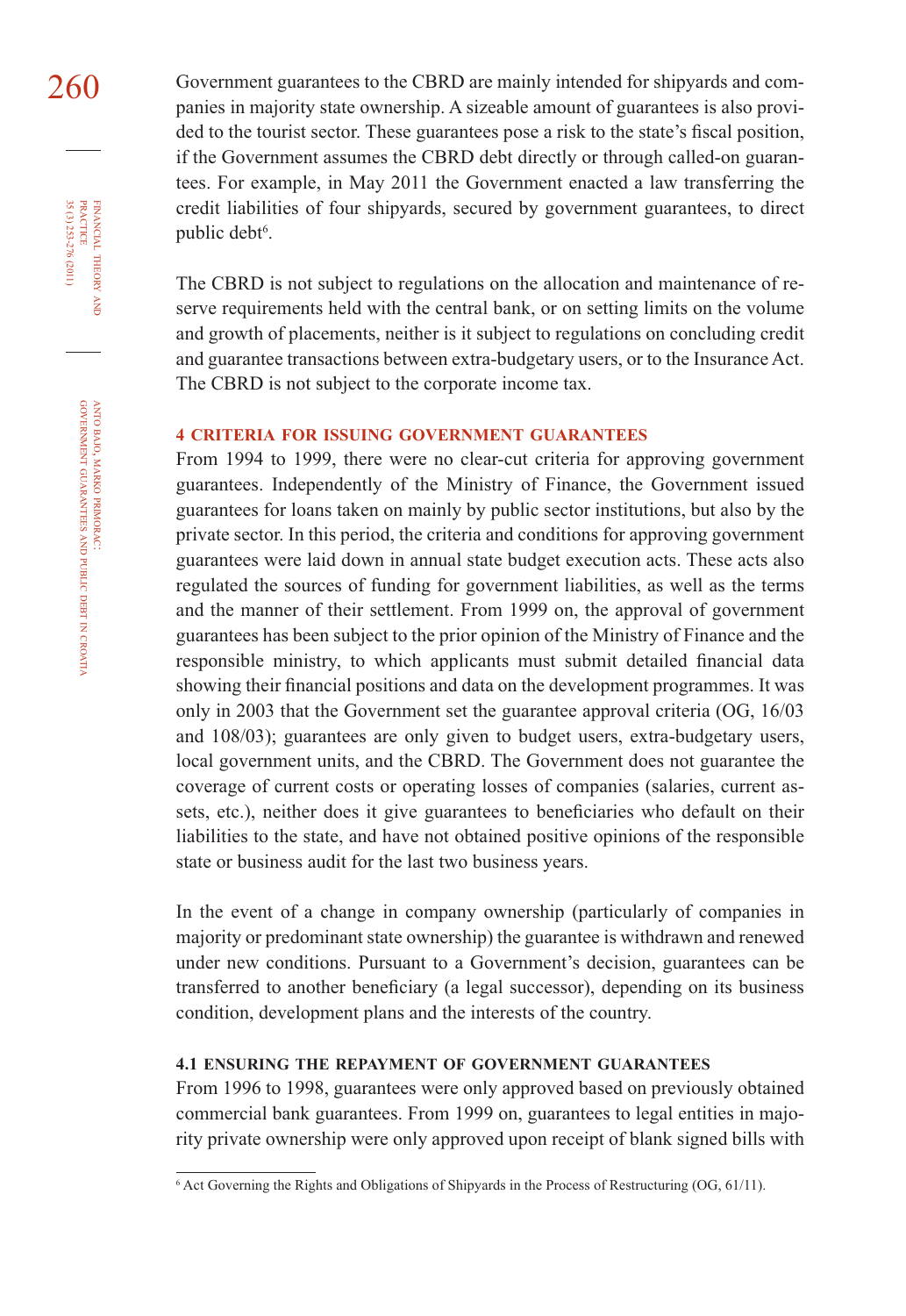a bill of exchange statement in favour of the Republic of Croatia and authenticated  $261$ declarations of the members of the management and supervisory boards that the loan would be repaid properly. With a view to sharing the credit or guarantee risk, the Government, banks and other legal entities may give super-guarantees, counter-guarantees or guarantees with mutual risk sharing<sup>7</sup>.

The state budget execution acts for the period from 2000 to 2011 introduced some novelties with regard to securing the collection of guarantees. Specifically, the approval of guarantees was conditioned by ensuring the repayment by pledging the property of an applicant for credit or by other security instruments. The Government charges a commission on issued financial guarantees at a rate of  $0.5\%$  on their value. The commission is payable before serving the guarantee document on the beneficiary and is paid into the state budget. In the case of called-on government guarantees, the Ministry of Finance may order the Financial Agency to freeze the debtor's account. In order to collect the debt arising from due guarantees, the Ministry of Finance and the debtor may conclude an agreement on debt repayment by instalments over a maximum period of one year.

### **4.1.1 Guarantee reserves**

Since 2000, the Ministry of Finance has charged each applicant for a guarantee a commission of 0.5% on the value of the guarantee. The commission is paid into the guarantee reserves, being a potential source of funds for the repayment of due (protested) guarantees. Apart from the commission, the Government and the Ministry of Finance provide for additional budgetary funds in the reserves for guarantees that have been protested. The funds earmarked in the guarantee reserves are used for covering the costs of called-on guarantees from the previous year (carried forward to the current year) as well as for new protested guarantees. After a guarantee is protested, the costs are debited from the guarantee reserves, and at the end of a fiscal year, the total guarantees called on in that year are assessed in order to determine the capacities of debtors to meet their liabilities. This provides a basis for classifying the expenditures for current protested guarantees as the cost of the public debt repayment or cost of the guarantee reserves for the next year. Ideally, instead of a uniform commission of 0.5% on the value of a guarantee, a risk charge should be calculated for each individual guarantee. One of the methods for this would be to calculate the so-called subsidy cost (Polackova Brixi and Schick, 2002). The subsidy cost in terms of a guaranteed loan is defined as the estimated long-term cost calculated on the basis of a net current value, minus operating expenses. The net current value is calculated by discounting the anticipated future cash outflows (payments for protested guarantees) and inflows (fees and refunds associated with protested guarantees), where the discount rate can be the interest rate paid by the Government on a loan with the same maturity. The subsidy cost thus calculated can be used for the assessment of guarantee reserves.

<sup>7</sup> Act on the Execution of the State Budget of the Republic of Croatia for 1999 (OG, 167/98).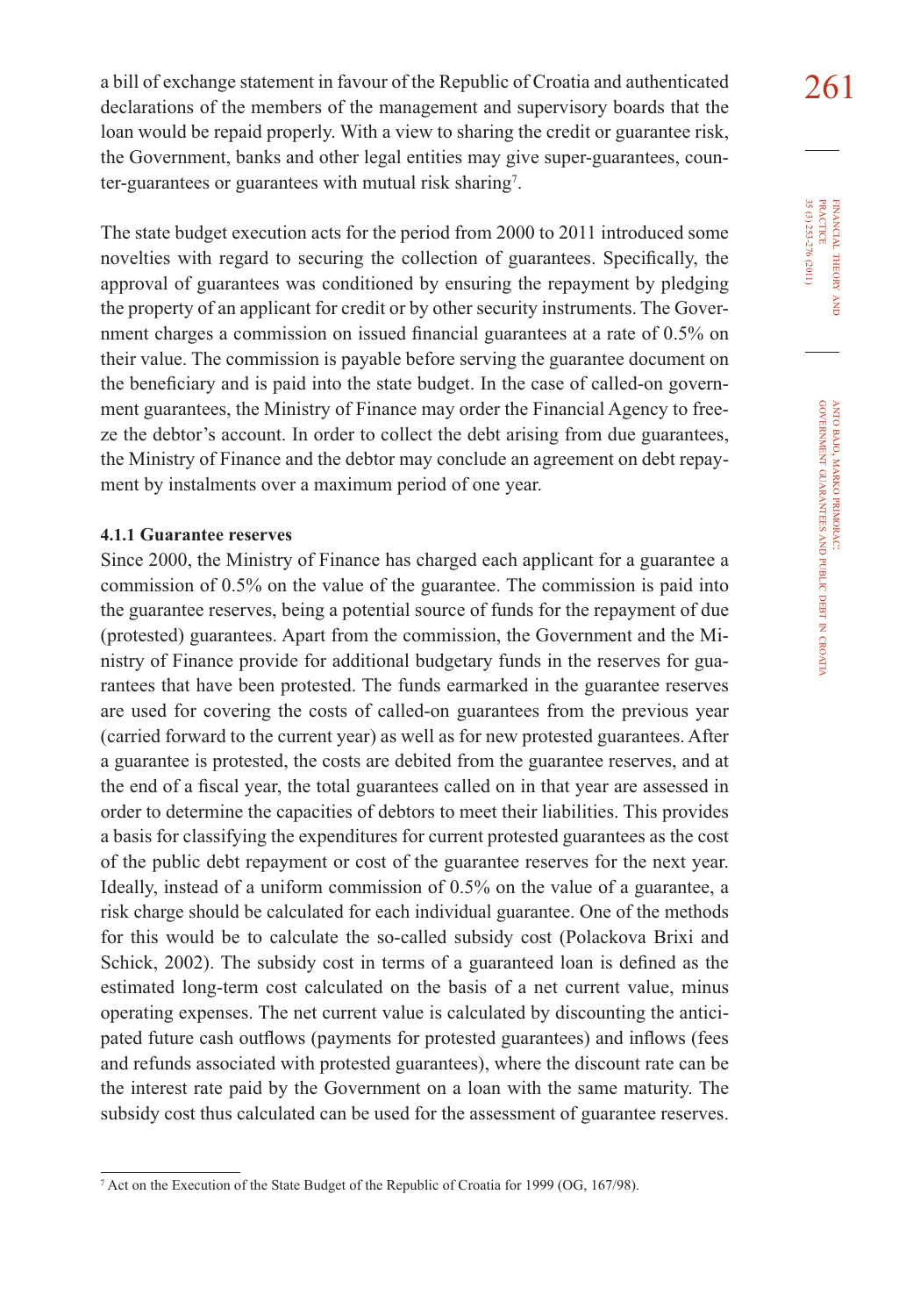262 The subsidy cost must be revised annually during the life cycle of the guaranteed loan.

> The extent of risk sharing between the guarantor and the guarantee beneficiary should be larger. The usual risk sharing instruments include: the issuance of a guarantee only for a part of the potential loss, collection of risk premiums and the revocation of a guarantee agreement in case of a moral hazard. In an ideal situation, part of the risk would be taken by the guarantee beneficiary (a bank), as this would be the motive for a more critical assessment of its own exposure. (In Canada, for example, banks bear at least 15% of the net loss arising from a default on guaranteed loan repayment (Polackova Brixi and Schick, 2002).

# **4.2 PAYMENT OF DUE GOVERNMENT GUARANTEES ISSUED**

The government pays its due liabilities arising from guarantees in the cases when: (a) the debtor fails to pay the entire amount, or a part of the loan in accordance with the terms of the loan agreement; and (b) the creditor takes the measures and actions laid down in the agreement concerning the loan and the collection of due liabilities from the borrower. Where such terms are not set out in the agreement on the issuance of government guarantees, the finance minister and the creditor determine the measures to be taken when the government guarantees fall due and the time limits within which the Government should settle the due liabilities.

#### *Debt collection from a guarantee beneficiary*

Where a guarantee call on, the Ministry of Finance can take the following measures (on behalf of the state):

- 1) acquire equity in the companies for the state by offsetting the claims arising from the loans granted against the guarantees paid;
- 2) subject to the Government's approval, the finance minister can, at the debtor's request (and given the appropriate security and interest), defer the repayment, agree with the debtor on the debt repayment by instalments, or change the predictable payment dynamics, if this would significantly improve the debtor's ability to repay the debt (this refers to debtors from whom the entire debt arising from given government guarantees could not otherwise be collected).

Should the Ministry of Finance fail to collect the claims through regular channels, the matter is referred to the State Attorney's Office for further action.

### **5 FINANCIAL ANALYSIS OF GOVERNMENT GUARANTEES**

Records on guarantees are kept off the balance sheet, which means that they are not included in the financial statements, but the Ministry of Finance keeps them separately under the "contingent debt" category. From 1995 to 2006, the Government and the Ministry of Finance issued financial and performance guarantees, and since 2006, only financial guarantees have been officially issued (see table 2).

FINANCIAL

35 (3) 253-276 (2011)

THEORY FINANCIAL THEORY AND PRACTICE 35 (3) 253-276 (2011) PRACTICE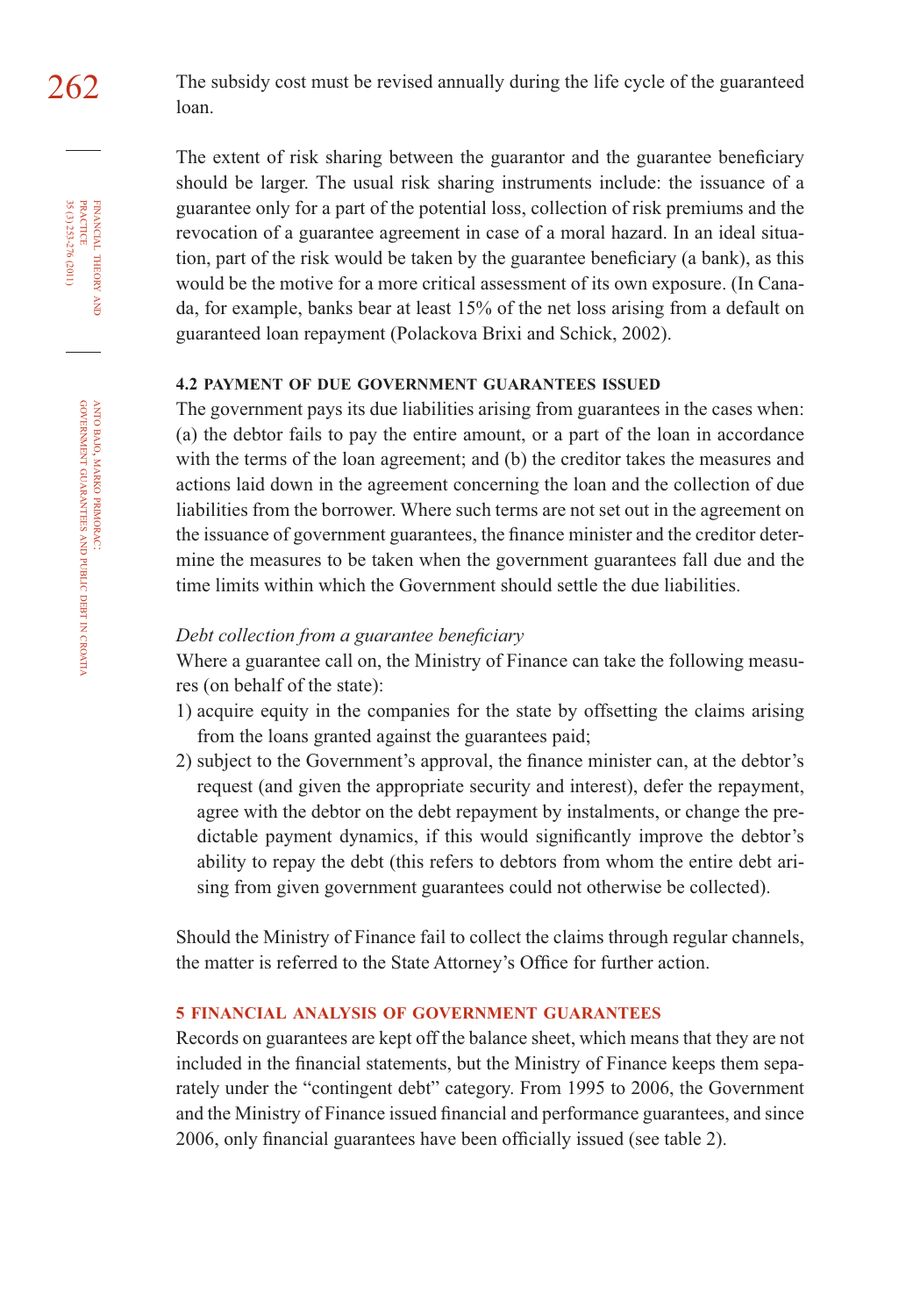263 **TABLE 2** *Issued and active (fi nancial and performance) guarantees, 1996-2010 (in billion kuna)*

|       | <b>Planned</b><br>financial | <b>Issued</b><br>financial | Domestic Foreign |     | Perfor-<br>mance | <b>Total</b> | Active |
|-------|-----------------------------|----------------------------|------------------|-----|------------------|--------------|--------|
|       |                             | $1(A+B)$                   | A                | B   | $\overline{2}$   | $(1+2)$      |        |
| 1996  | 2.5                         | 0.8                        | 0.1              | 0.7 | 1.4              | 2.2          | 0.8    |
| 1997  | 3.0                         | 3.2                        | 1.4              | 1.8 | 3.0              | 6.2          | 3.2    |
| 1998  | 1.0                         | 5.1                        | 1.3              | 3.8 | 3.4              | 8.5          | 10.2   |
| 1999  | 3.0                         | 5.9                        | 1.2              | 4.8 | 1.8              | 7.7          | 10.4   |
| 2000  |                             | 5.4                        | 5.0              | 0.4 | 4.3              | 9.7          | 15.7   |
| 2001  |                             | 7.7                        | 3.0              | 4.7 | 6.0              | 13.7         | 18.1   |
| 2002  |                             | 8.4                        | 5.7              | 2.7 | 2.9              | 11.2         | 20.1   |
| 2003  | 5.9                         | 9.0                        | 5.0              | 4.0 | 2.7              | 11.7         | 20.5   |
| 2004  | 4.9                         | 5.8                        | 2.9              | 2.9 | 4.8              | 10.6         | 18.3   |
| 2005  | 4.0                         | 3.7                        | 2.7              | 0.9 | 3.5              | 7.2          | 19.7   |
| 2006  | 4.0                         | 9.4                        | 4.8              | 4.6 | 1.5              | 10.9         | 22.0   |
| 2007  | 4.9                         | 13.6                       | 4.5              | 9.1 |                  | 13.6         | 27.1   |
| 2008  | 7.4                         | 7.9                        | 3.4              | 4.5 |                  | 7.9          | 44.7   |
| 2009  | 4.9                         | 9.4                        | 4.5              | 4.9 |                  | 9.4          | 50.7   |
| 2010  | 4.9                         | 9.6                        | 5.0              | 4.6 |                  | 9.6          | 58.8   |
| 2011* | 4.9                         |                            |                  |     |                  |              | 58.9   |

FINANCIAL THEORY FINANCIAL THEORY AND<br>PRACTICE<br>35 (3) 253-276 (2011) 35 (3) 253-276 (2011) PRACTICE

*\* For 2011 as at 31 January.*

*Source: Ministry of Finance and CNB, 2011.* 

Applications for guarantees grew markedly after 2003, with the bulk of guarantees being issued for domestic borrowing. However, in the last three years, guarantees for borrowing abroad outdid those for domestic borrowing. It is worth noting that from 1996 to 2007, the Government approved performance guarantees mainly for loans taken on by shipyards, whereas from 2007 on, performance guarantees were substituted by financial ones. This substitution led to an increase in the amount of active financial guarantees as contingent liabilities of the government. Active guarantees rose from 0.8 billion kuna in 1996 to 58.8 billion kuna in 2010. With the exception of 2005, in all the years, the amounts of issued financial guarantees considerably exceeded the limits laid down in the annual state budget execution acts.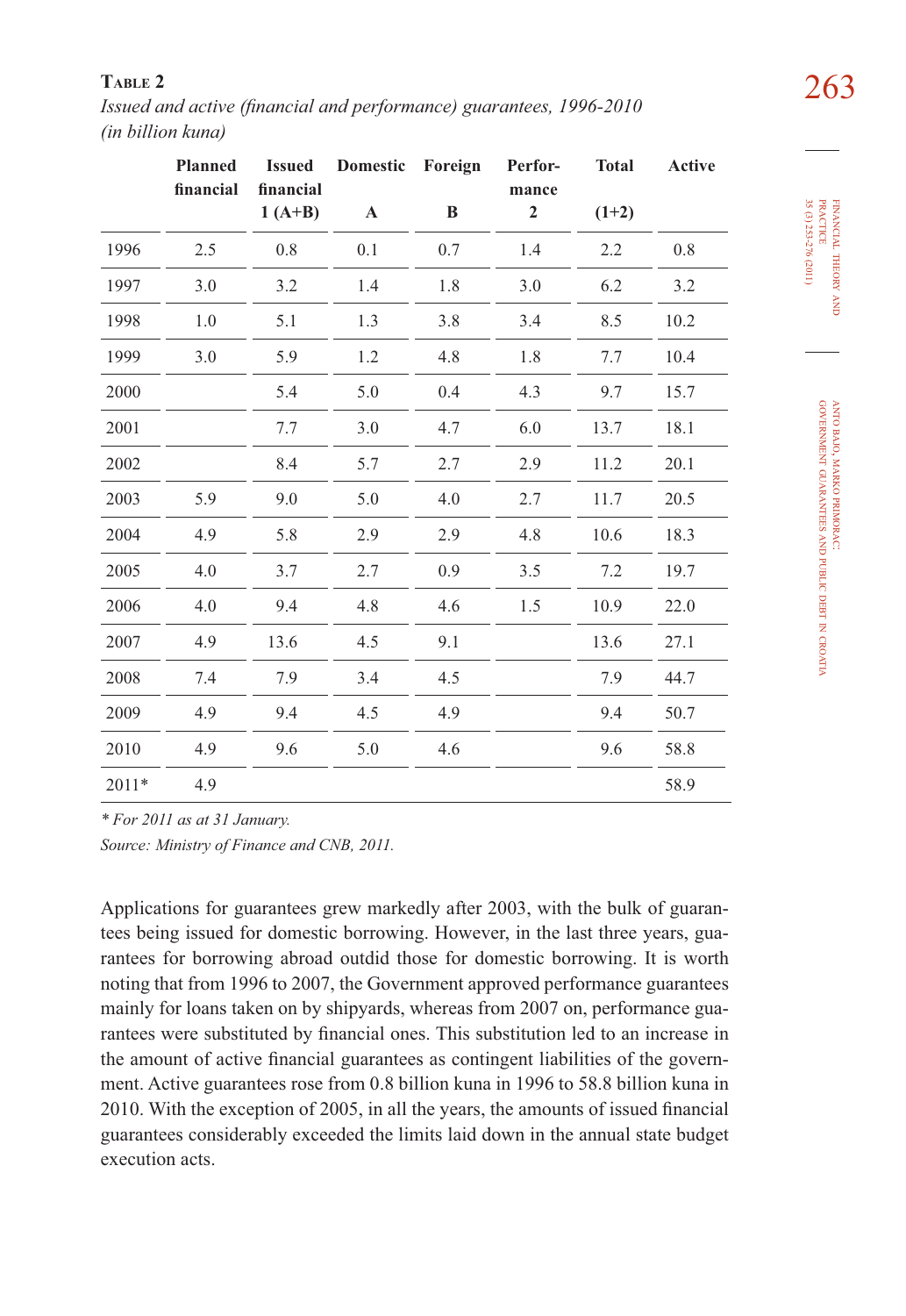264 *Limits on the issue of financial guarantees*. In the annual state budget execution acts, the Government lays down the amount of guarantees to be issued in a particular year. As no such amount was laid down in the state budget execution acts for the period 2000-2003, the issuance of guarantees (with no limit set) was left to the discretion of the Government and the Ministry of Finance. Regretfully, for most of the reference period, the amount of financial guarantees exceeded the prescribed limit. A sizeable amount of guarantees was also approved by Parliament's decisions, disregarding the annual limits set by the Government.

> *Domestic and foreign financial guarantees.* Guarantees for borrowing in the country make the bulk of total guarantees (53%), whereas guarantees for borrowing abroad account for 47% of the total (see graph 4). There is no pattern in the distribution of domestic and foreign guarantees, which differs from year to year.

#### **GRAPH 4**





*Source: Ministry of Finance, 2011.*

Dominant in the structure of financial guarantees issued are guarantees for borrowing from domestic and foreign commercial banks, financial institutions (mainly EBRD, EIB, etc.) and the CBRD.

*Currency structure of issued financial guarantees.* From 2000 on, guarantees denominated in euro predominated in the structure of loans with government guarantees (see graph 5).

*Issued financial guarantees by sector.* Guarantees of the liabilities of public transport companies account for the largest share in total financial guarantees issued. The second largest category are financial guarantees for the borrowing of business sector enterprises, mainly "big loss-makers" like Split Ironworks, Sisak Tube Rolling Mill and TLM Šibenik, which are planned to be issued until their final restructuring and privatisation. This group also includes guarantees for organised recon-

FINANCIAL

FINANCIAL THEORY<br>PRACTICE 35 (3) 253-276 (2011)

35 (3) 253-276 (2011) PRACTICE

THEORY AND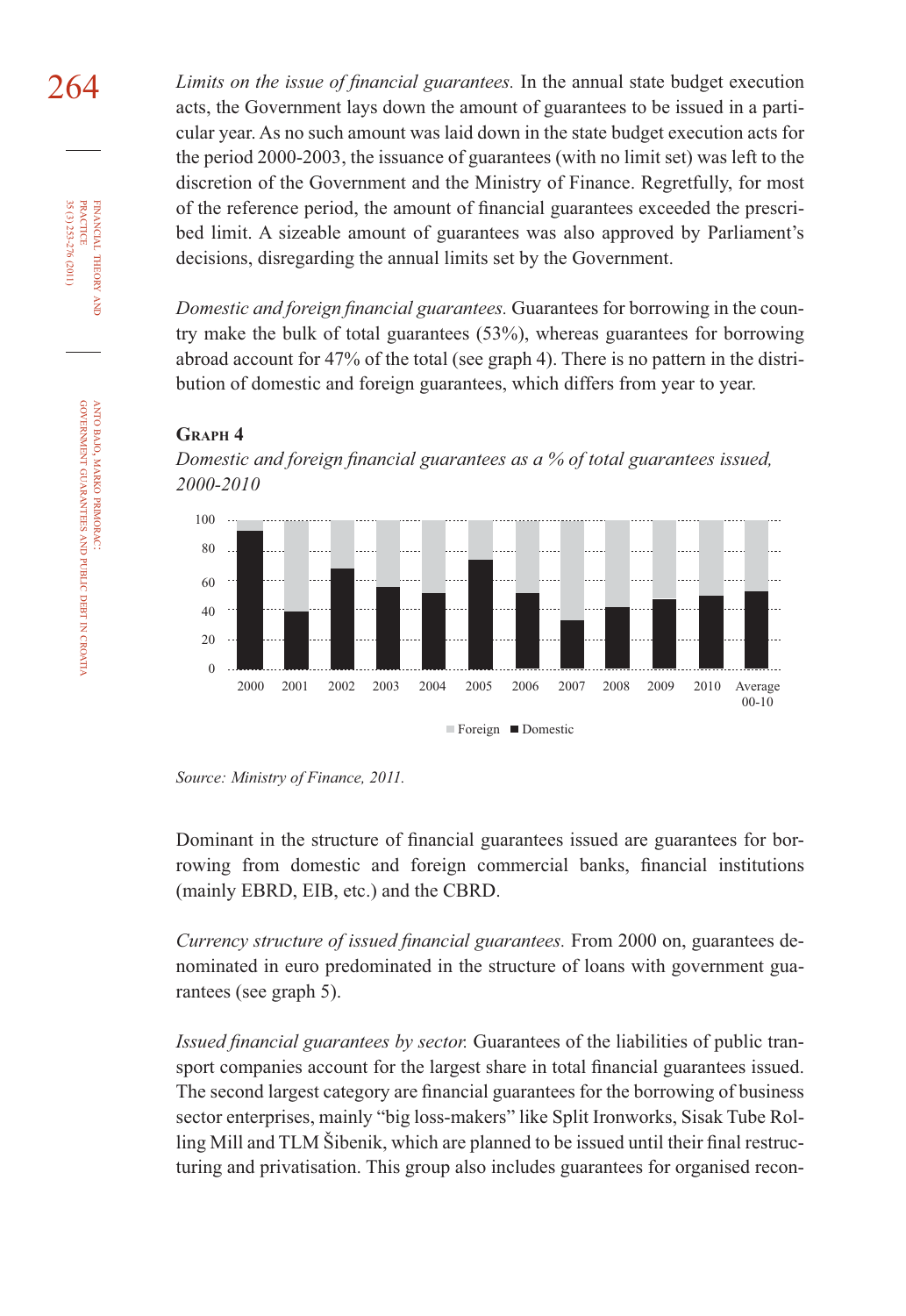struction programmes and for the financing of loans to small and medium-sized  $265$ enterprises in the period from 2001 to 2002 (through the CBRD). Numerous guarantees were also given to the Croatian Railways, which took on short-term loans for liquidity maintenance (particularly during 2002 and 2003) (see graph 6).

# **GRAPH 5**

*Currency structure of issued financial guarantees, 2000-2010 (%)* 



*Source: Ministry of Finance, 2011.*

# **GRAPH 6**

*Structure and value of issued financial guarantees by sector, 2000-2010 (in billion kuna)*



*Source: Ministry of Finance, 2011.*

During 2000, the Government adopted a package of measures defining a new position and terms of operation of shipyards pending their privatisation. From 2000 on, the issuance of performance guarantees increased, and from 2006 to 2011, a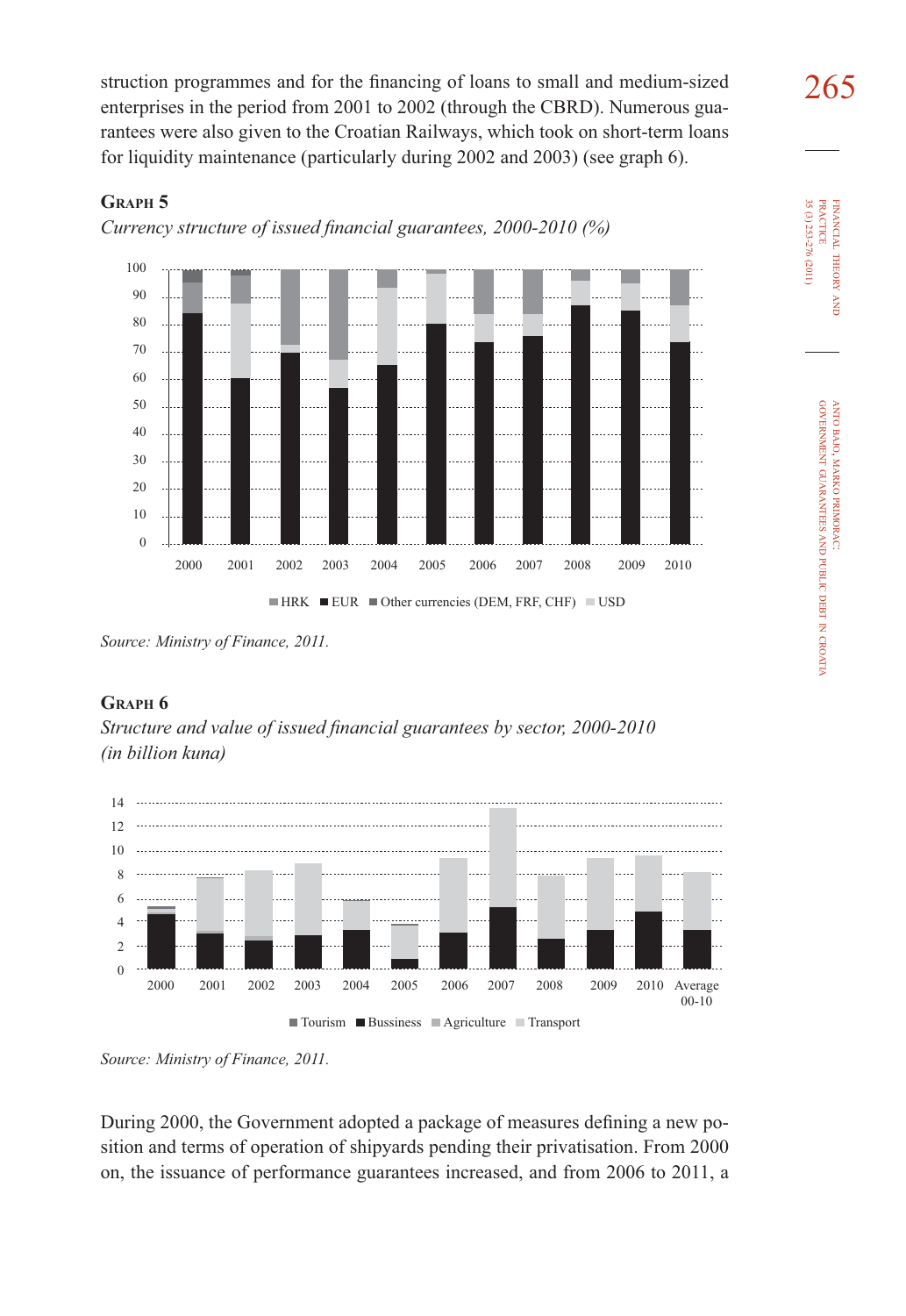266 considerable amount of guarantees was issued in the form of state aid for shipyard restructuring. After the restructuring and privatisation, guarantees to shipyards should be reduced and granted in accordance with EU rules for state aid allocation.

> *Issued financial guarantees by type of creditor.* Early in the reference period, the lending activities included domestic commercial banks and, particularly, the CBRD, given its development mission. As the country's investment credit rating improved, the participation of foreign commercial and development banks (e.g. *Kreditanstalt für Wiederaufbau, KfW*), as well as other international financial institutions (EBRD, EIB, etc.), extending loans for infrastructure projects (roads, motor roads, railways, air transport facilities, ports, gas transportation systems and electric power industry) increased over time. Since 2009, among the creditors have also been foreign suppliers and ship buyers (see graph 7).

# **GRAPH 7**



*Structure of issued financial guarantees by type of creditor, 2000-2010 (%)* 

*Source: Ministry of Finance, 2011.*

*Protested guarantees.* A portion of government-guaranteed loans fall due annually. The guarantees are protested and included in the direct public debt. In the period from 1999 to 2004, the majority of guarantees fell due, imposing an additional burden to the state budget. Guarantees issued to agriculture (for the financing of special programmes, rescheduling of previously granted loans and procurement of agricultural machinery), tourist sector (for the reconstruction of hotel facilities and preparation of facilities for the tourist season) and business sector (as aid to enterprises in difficulties, and for the financing of fixed working capital) were called on. A minor portion of protested guarantees was seen in the transport sector. A sizeable portion of guarantees extended to shipyards were protested in 2009, and it is expected to grow further until their desired privatisation. In the 1998-2010 period, protested guarantees amounted to 9 billion kuna, and were mainly extended to the business sector, shipbuilding, agriculture and tourism (see graph 8).

FINANCIAL

FINANCIAL THEORY<br>PRACTICE 35 (3) 253-276 (2011)

35 (3) 253-276 (2011) PRACTICE

THEORY AND

DEBT IN

CROATIA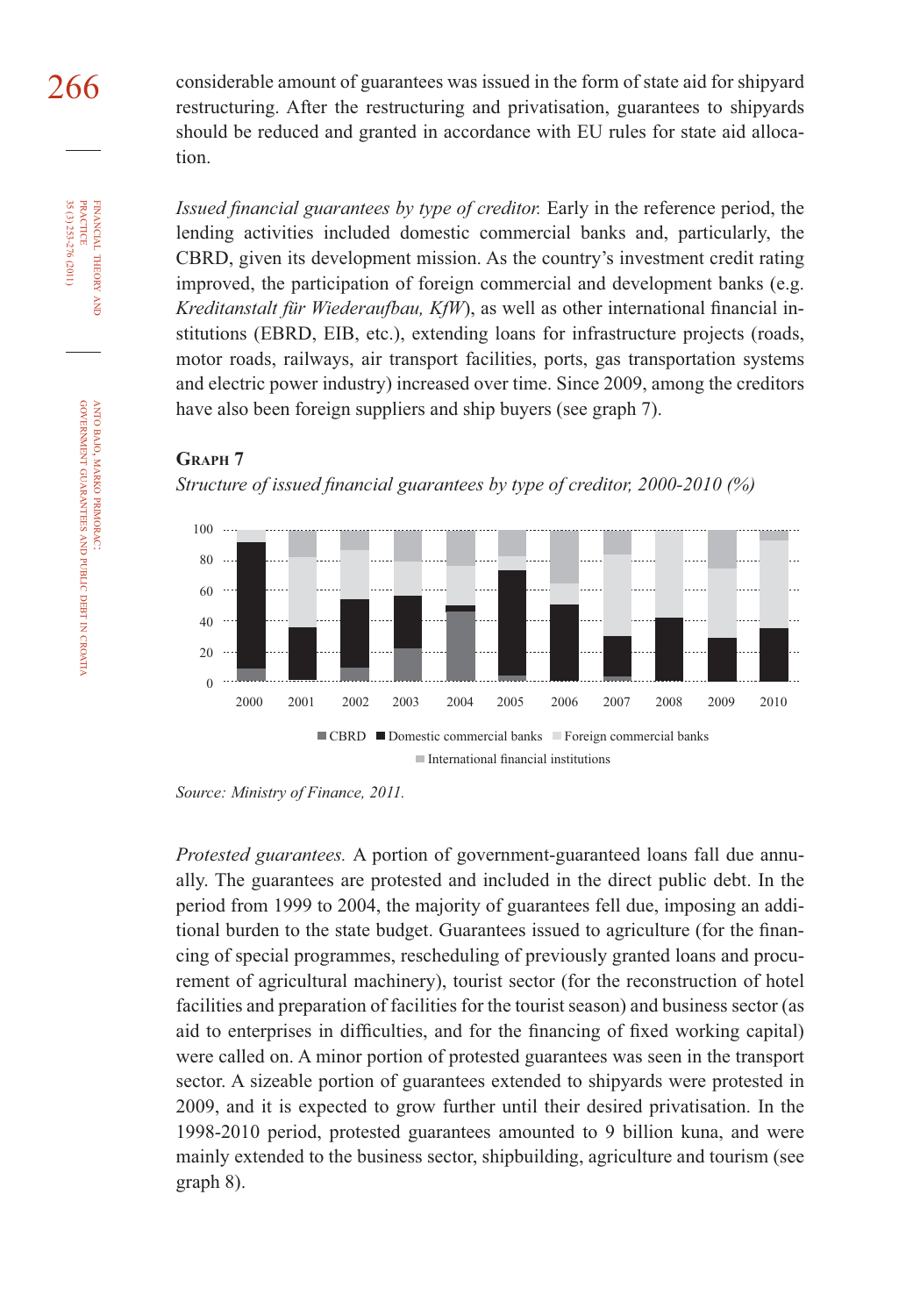

267 **GRAPH 8** *Sectoral distribution of protested fi nancial guarantees, 1998-2010 (in billion kuna)*

*Refunds to the State Budget from original debtors*. After guarantees have been protested, the Government and the Ministry of Finance try to collect the debt incurred from the relevant companies. Regrettably, refunds to the Budget are low, suggesting that the original debtors are still in difficulties and are unable to settle their credit liabilities guaranteed by the State Budget (see table 3).

 $\blacksquare$  Business  $\blacksquare$  Agriculture  $\blacksquare$  Tourism

# **TABLE 3**

| Refunds to the State Budget from original debtors, 2001-2010 (in billion kuna |  |  |
|-------------------------------------------------------------------------------|--|--|
| and as a $\%$ of protested financial guarantees)                              |  |  |

|                                                    | 2001 | 2002  | 2003  | 2004  | 2005  | 2006 | 2007  | 2008 | 2009  | 2010  |
|----------------------------------------------------|------|-------|-------|-------|-------|------|-------|------|-------|-------|
| Total<br>protested<br>financial<br>guaran-<br>tees | 648  | 755   | 695   | 622   | 411   | 463  | 326   | 447  | 2,113 | 1,099 |
| Refunds<br>to the<br><b>Budget</b>                 | 18   | 134   | 113   | 136   | 57    | 35   | 33    | 34   | 19    | 6     |
| $%$ of<br>refunds<br>to the<br><b>Budget</b>       | 2.78 | 17.75 | 16.26 | 21.86 | 13.87 | 7.56 | 10.12 | 7.61 | 0.90  | 0.55  |

*Source: Authors' calculation based on the data from the Ministry of Finance, 2010.*

FINANCIAL

THEORY FINANCIAL THEORY AND<br>PRACTICE<br>35 (3) 253-276 (2011) 35 (3) 253-276 (2011) PRACTICE

> ANTO BAJO, MARKO PRIMORAC: BAJO, MARKO

GOVERNMENT

GUARANTEES

AND PUBLIC

DEBT IN

CROATIA

PRIMORAC:

*Source: Ministry of Finance, 2011.*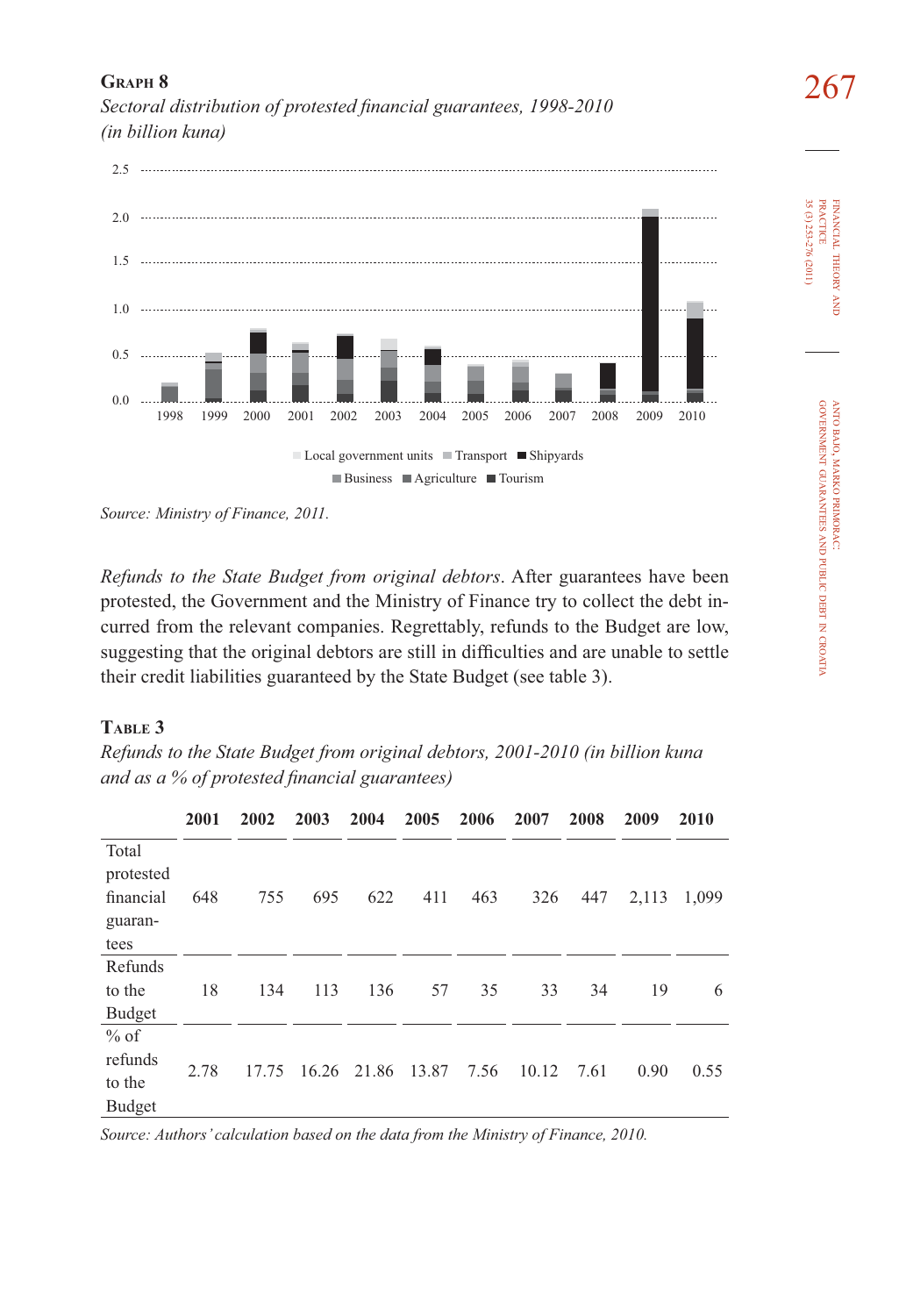268 In the 2001-2010 period, original debtors repaid as little as about 12% of the amount of protested guarantees to the Budget. This percentage varied from year to year, and was particularly low in 2010 (0.55%), when shipyards' guarantees fell due.

> *Guarantee reserves.* The Government and Ministry of Finance provide funds for protested guarantees from the guarantee reserves (see table 4). After protesting the guarantees, the Government and the Ministry take measures to collect the debt from the original debtor. However, the problem is that the original debtors are insolvent and unable to meet their liabilities to the state. Therefore, government guarantees actually represent a classic form of state aid to industrial sectors pending their restructuring or privatisation.

# **TABLE 4**

Guarantee reserves and protested financial guarantees, 2000-2010 *(in million kuna and %)*

|      |          | Guarantees (in kuna) |                       | <b>Guarantee reserves</b><br>as a $\%$ of | <b>Protested</b><br>guarantees |                                                    |  |
|------|----------|----------------------|-----------------------|-------------------------------------------|--------------------------------|----------------------------------------------------|--|
|      | reserves | protested            | potentially<br>mature | potentially<br>mature<br>guarantees       | protested<br>guarantees        | as a $%$ of<br>potentially<br>mature<br>guarantees |  |
| 2000 | 0,212    | 0,749                | 1,075                 | 20                                        | 28                             | 70                                                 |  |
| 2001 | 0,150    | 0,496                | 0,670                 | 22                                        | 30                             | 74                                                 |  |
| 2002 | 0,400    | 0,730                | 0,950                 | 42                                        | 55                             | 77                                                 |  |
| 2003 | 0,550    | 0,690                | 4,712                 | 12                                        | 80                             | 15                                                 |  |
| 2004 | 0,314    | 0,620                | 7,074                 | $\overline{4}$                            | 51                             | 9                                                  |  |
| 2005 | 0,400    | 0,400                | 2,790                 | 14                                        | 100                            | 14                                                 |  |
| 2006 | 0,290    | 0,463                | 1,526                 | 19                                        | 63                             | 30                                                 |  |
| 2007 | 0,400    | 0,326                | 2,911                 | 14                                        | 123                            | 11                                                 |  |
| 2008 | 0,267    | 0,447                | 7,257                 | 4                                         | 60                             | 6                                                  |  |
| 2009 | 0,267    | 2,113                | 3,811                 | 7                                         | 13                             | 55                                                 |  |
| 2010 | 1,000    | 1,099                | 3,085                 | 32                                        | 100                            | 36                                                 |  |
| 2011 | 1,000    |                      | 7,442                 | 13                                        |                                |                                                    |  |

*Source: Authors' calculation based on the data from the Ministry of Finance, 2011.*

Only in 2005, 2007 and 2010, were guarantee reserves sufficient to cover the entire amount of protested guarantees. In 2007, there was even a surplus in the guarantee reserves after protested guarantees had been covered. In other years, the reserves were not enough to cover the protested guarantees, which required the provision of additional funds in the State Budget. More than 70% of due guarantees were protested in the period from 2000 to 2002. This percentage was falling till 2010, so that 55% of potentially due liabilities became payable in 2009 and 36% in 2010.

CROATIA

FINANCIAL

FINANCIAL THEORY<br>PRACTICE 35 (3) 253-276 (2011)

35 (3) 253-276 (2011) PRACTICE

THEORY AND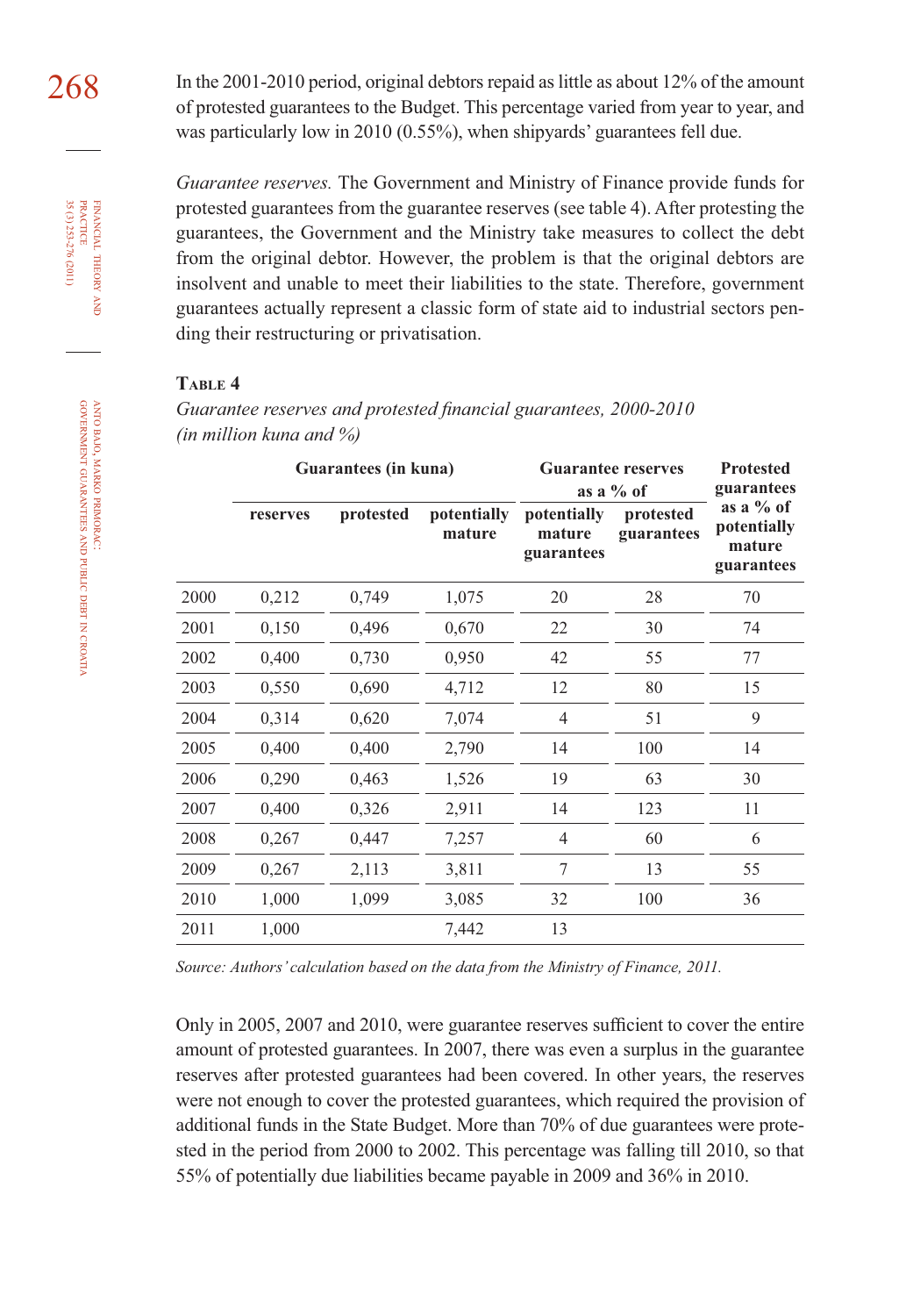269 *Called-on guarantees* represent potential government debt, as the original debtor has still not met the guaranteed liabilities. Called-on guarantees grew from about 10 billion kuna in 1998 to 59 billion kuna in 2010 (see graph 9).

# **GRAPH 9**

Called-on financial guarantees, 1998-2010 (in billion kuna)



*Source: CNB, 2011.*

A marked increase in called-on guarantees since 2007 has been due to the substitution of performance guarantees (mainly extended to shipyards) by financial guarantees.

*Potential maturities of government guarantees.* Public sector institutions, the liabilities of which are guaranteed by the government (State Budget), incurred liabilities till 2037, to repay the principal and interest on the borrowing guaranteed by the State Budget (see graph 10). The amounts and potential maturity dates for the financial liabilities differ from year to year. In the period from 2010-2012, the government is likely to come under relatively strong pressure from potential calls on extended guarantees and their conversion into the direct public debt.

# **GRAPH 10**





*Source: Authors' calculation based on the data from the Ministry of Finance.*

35 (3) 253-276 (2011) **PRACTICE** PRACTICE FINANCIAL 35 (3) 253-276 (2011) FINANCIAL THEORY THEORY AND

<sup>8</sup> Due to a lack of information on the terms of borrowing and repayment (annual or semi-annual) of the principal and interest on the borrowing of the original debtor, the calculation was based on the assumption that the entire amount of the principal falls due on the data from the Minisis<br>Source: Authors' calculation based on the data from the Minisis<br>Nource: Authors' calculation based on the data from the Minisis<br> $\frac{1}{2}$ <br>Nource to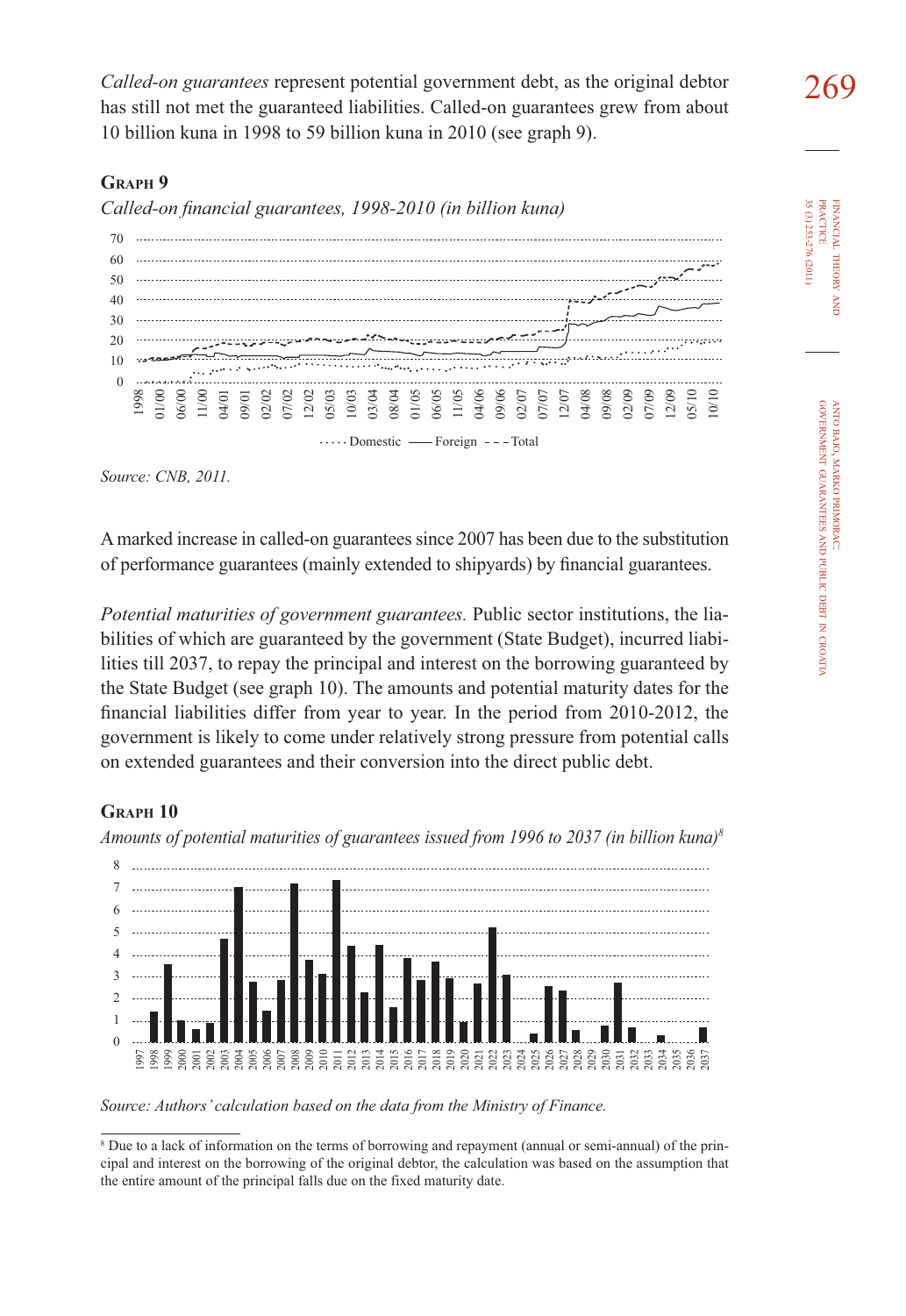270 In only three reference years, the Government might be faced with claims for about 13 billion kuna (3 billion kuna in 2010, 6 billion in 2011 and 4 billion in 2012). The maturity risks of guarantees will depend on the ability of original debtors to settle their liabilities arising from agreed loans in a timely manner. The Government and Ministry of Finance will certainly have to define and carry out measures in order to prevent the guarantees from significantly jeopardising the financial position of the state and speeding up the growth of public debt and budget deficit.

> *Maturities of guarantees by year of issue.* Potential maturities of guarantees by year represent useful information for estimating their potential effect on direct government liabilities (see graph 11). The maturity calculation is based on the Ministry of Finance data. Briefly, from 1996 to 2010, the Government and Parliament issued 1,113 government guarantees worth 105 billion kuna, with average maturity of 7.4 years.

# **GRAPH 11**

*Average maturities of guarantees by year of issue*



*Source: Authors' calculation based on the data from the Ministry of Finance, 2011.*

The average maturity of guarantees was about 3.6 years in the 1996-1998 period, and was extended in the following years. Thus, the average maturities for the guarantees issued in 1999 were about 18 years. However, the maturities of guarantees issued from 2007 to 2010 shortened again, falling to about 4 years.

# **6 IMPACT OF GOVERNMENT GUARANTEES ON PUBLIC DEBT**

Issued and still outstanding guarantees pose a potential threat to the public debt growth. In 2010, general government debt, excluding guarantees, accounted for 41% of GDP; with called-on guarantees included, total public debt accounted for 59% of GDP. Given the marked growth in guarantees issued since 2007, the analysis of their impact on public debt has become increasingly important. In 2010, outstanding guarantees accounted for as much as 18% of GDP. It is very likely that that part of these guarantees will be converted into the direct public debt.

FINANCIAL

FINANCIAL THEORY<br>PRACTICE 35 (3) 253-276 (2011)

35 (3) 253-276 (2011) PRACTICE

THEORY AND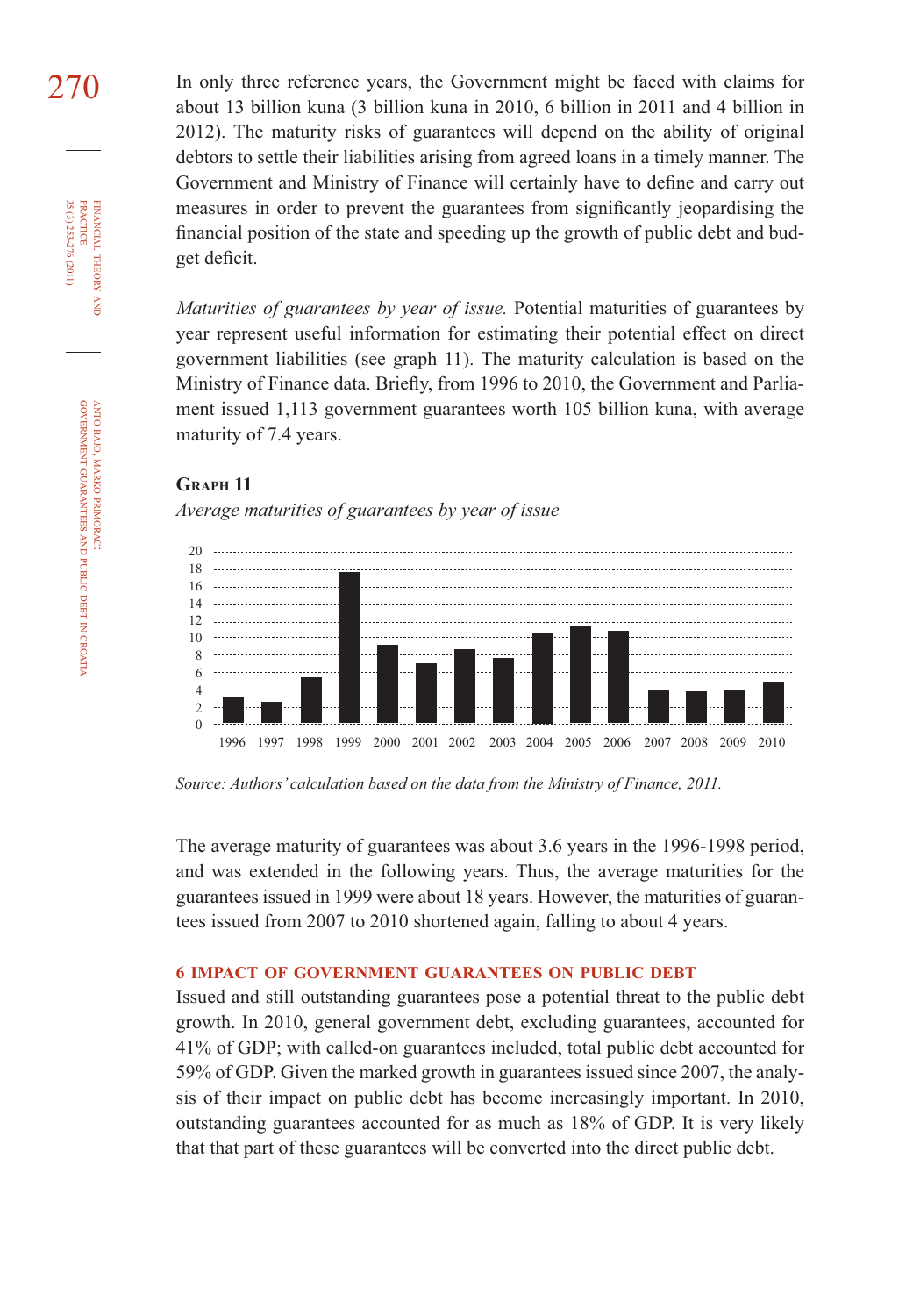The Government and Ministry of Finance have been aware of the risk of potential  $271$ maturity of financial guarantees, and particularly of their impact on the budget deficit and public debt growth. With the view to estimating the impact of guarantees on public debt, the Ministry of Finance (i.e. its Bureau for Macroeconomic Analysis) has, since 2007, made up tests of public debt sensitivity to changes in GDP growth rates, maturities of guarantees, foreign exchange rates and changes in the primary general government budget deficit. Public debt has also shown great sensitivity to changes in contingent liabilities (guarantees), which would result in an increase in direct public debt to about 54% of GDP in 2010. The test results point to a need for moderating the issuance of government guarantees. Moreover, in order to curb the growth of contingent liabilities, the restructuring of certain economic sectors must be continued.

# **GRAPH 12**

*Public and general government debts, 1995-2010 (as a % of GDP)*



*Note: General government debt comprises the direct debts of the state budget, extra-budgetary users and local government units. Public debt includes called-on guarantees and the CBRD debt.*

*Source: The Ministry of Finance and CNB, 2011.*

It is obvious that guarantees have a direct impact on public debt at the time of their being protested. Now, if guarantees do influence the general government's direct debt growth, then the question is raised of their justifiability, given the suspicion that protested guarantees are financed through borrowing. On the other hand, this would mean that the guarantee issuing policy is inefficient, because the protested guarantees should be financed from guarantee reserves. Finally, the level of public debt, as the sum of direct and indirect liabilities, would also be thrown into doubt, where it is also possible that the potential debt (guarantees) create a need for borrowing, so that liabilities arising from the same source would be twice included in the public debt – as direct and indirect liabilities.

#### *Simple linear regression model*

In order to test the hypothesis about the impact of issued guarantees on the amount of state debt, an analysis was carried out based on a simple linear regression mo-

FINANCIAL THEORY FINANCIAL THEORY AND<br>PRACTICE<br>35 (3) 253-276 (2011) 35 (3) 253-276 (2011) PRACTICE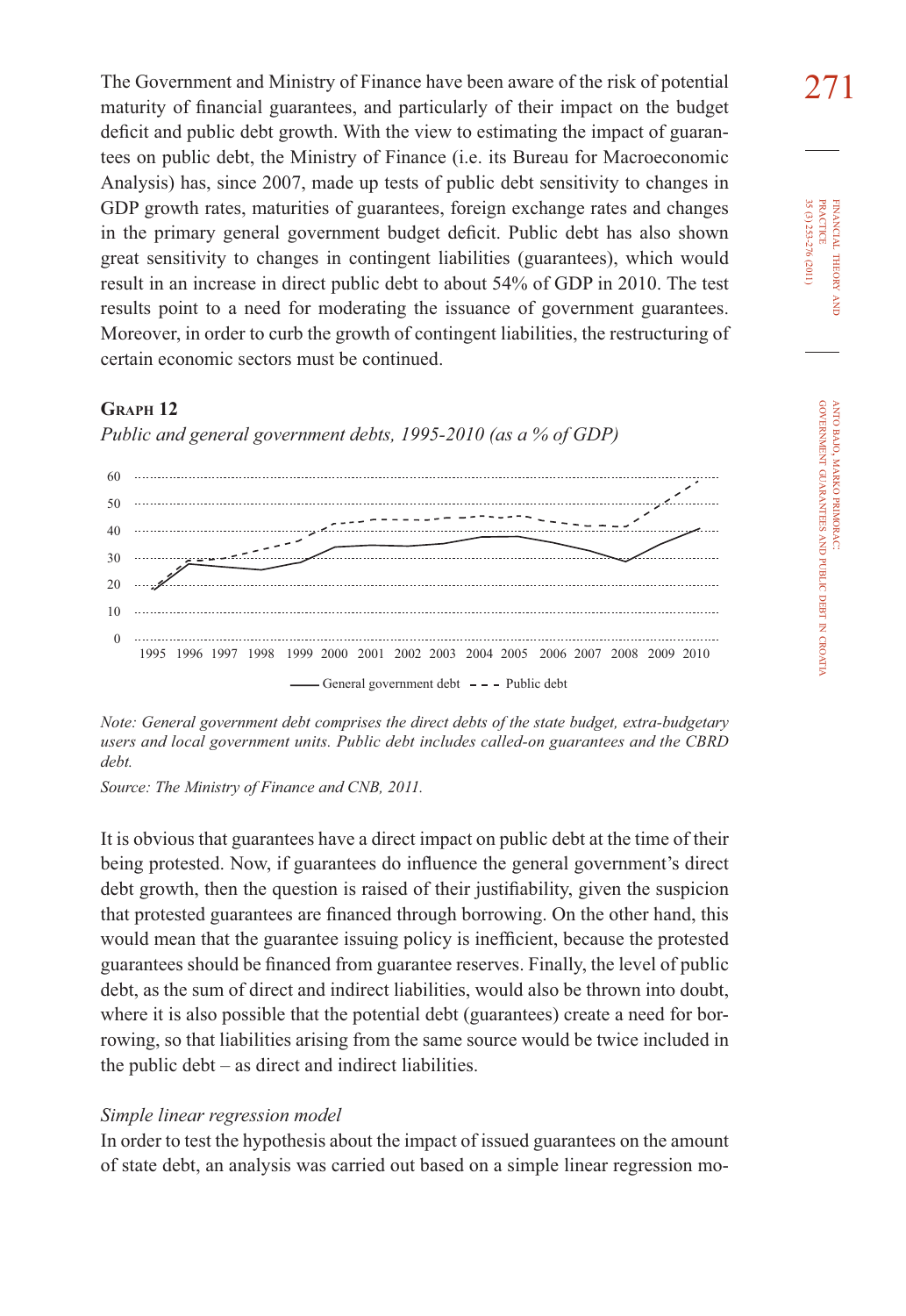THEORY

ANTO BAJO, MARKO PRIMORAC: GOVERNMENT GUARANTEES AND PUBLIC DEBT IN CROATIA

272 del, with the independent variable being the value of issued guarantees and the dependent variable – the amount of the central government debt:

$$
y_t = \alpha_n + \beta_n x_{t,n} + \varepsilon_n, \quad n = 0, 1, \dots, 7
$$
 (1)

where  $y_i$  is the value of the central government debt in a quarter  $t$ ,  $\alpha_n$  is the constant member of the regression model with an annual lag  $n, \beta_n$  is the regression coefficient of the model with an annual lag  $n$ ,  $x_{i,n}$  is the value of issued guarantees in a quarter *t* with an annual lag  $n^9$ , and  $\varepsilon_n$  represents independent and equally distributed, normal random variables with zero expectancy and a variance of  $\sigma^2$ .

The analysis was based on a sample of quarterly data on the balance of called-on guarantees and of the central government debt from the first quarter of 2000 to the first quarter of 2010. Before testing the functional dependence of variables in the model, it was necessary to test the statonarity of the observed series. One of the ways to do this was to apply the ADF (Augmented Dickey Fuller) test (see table 5).

#### **TABLE 5**

*Augmented Dickey Fuller test results in levels*

| <b>Variables</b>   | Intercept and trend | Intercept | <b>None</b> |
|--------------------|---------------------|-----------|-------------|
| Guarantees         | 0.9843              | 0.9964    | 0.9984      |
| Debt               | 0.6624              | 0.5464    | 0.9993      |
| <b>AGuarantees</b> | 0.0000              | 0.0000    | 0.0000      |
| $\triangle$ Debt   | 0.0000              | 0.0000    | 0.0000      |

*Source: Authors' calculation.*

The null hypothesis for data series expressed in levels at a significance level of 5% can be accepted, i.e. the observed series are non-stationary. When taking first differences, the series become stationary (the null hypothesis of the existence of a unit root is rejected at a significance level of  $5\%$ , so that the model assumes a new form:

$$
\Delta y_t = \alpha_n + \beta_n \Delta x_{t,n} + \varepsilon_n, n = 0, 1, \dots 7
$$
 (2)

where  $\Delta y_t$  represents the quarterly change in the value of the central government debt in a quarter *t*,  $\alpha_n$  is the constant member of the regression model with a lag *n*,  $\beta_n$  is the regression coefficient of the model with an annual lag *n*,  $\Delta x_{t,n}$  is a quarterly change in the value of issued guarantees in a quarter *t* with an annual lag *n*,

<sup>9</sup> The regression model with an annual lag in the independent variable is used to establish the impact of the value of an independent variable in a quarter *t*, *n* years ago on the value of the dependent variable in a quarter *t*.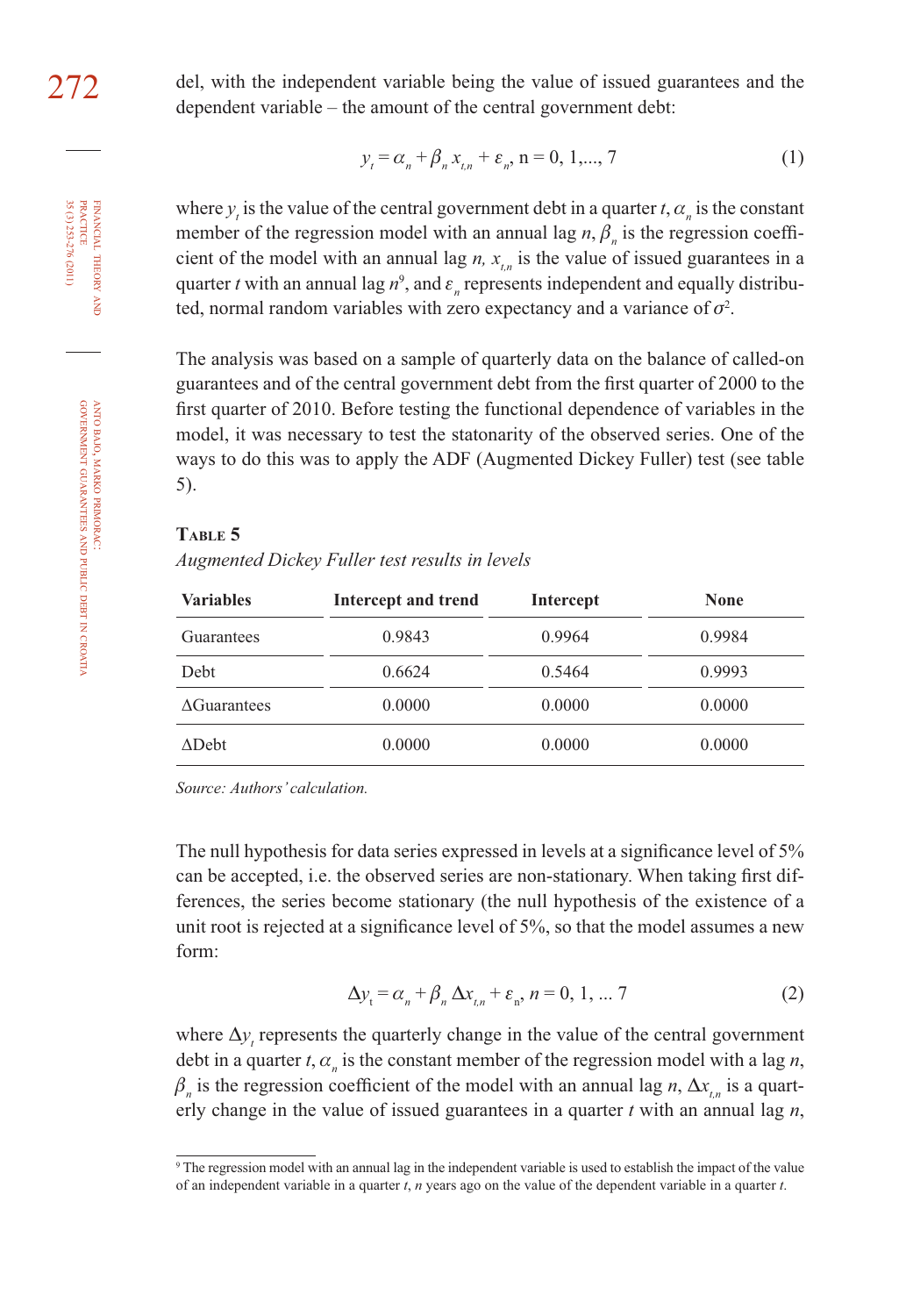and  $\varepsilon_n$  represents independent, equally distributed, normal random variables with  $273$ zero expectancy and a variance of  $\sigma^2$ .

Intuitively, it can be assumed that guarantees issued in a particular year do not have too strong an influence on the central government's direct borrowing in that year. However, there is a possibility that a portion of guarantees would be protested over time, so that the government must even take loans to finance its direct liabilities arising from the protested guarantees. In order to test this hypothesis, eight separate regression analyses were carried out with a view to establishing the influence of changes in issued guarantees on the change in the level of state debt over a period of seven years from issuing the guarantees. The results of the regression analyses are shown in table 6.

# **TABLE 6**

Regression analysis of the influence of issued guarantees on the central govern*ment debt*

| Annual lag<br>(n) | $\mathbb{R}^2$ | <b>F-ratio</b>            | $\alpha$                   | β                           | No. of<br>observations |
|-------------------|----------------|---------------------------|----------------------------|-----------------------------|------------------------|
| $\mathbf{0}$      | 0.3231         | 18.1423<br>*** $(0.0001)$ | 2531.4260<br>$***(0.0000)$ | $-0.7629$<br>*** $(0.0001)$ | 40                     |
| 1                 | 0.1220         | 4.7239<br>$**(0.0368)$    | 1004.5000<br>$*(0.0999)$   | 0.4658<br>$***(0.0368)$     | 36                     |
| $\overline{2}$    | 0.0692         | 2.2304<br>(0.1458)        | 1251.0550<br>$*(0.0709)$   | 0.3481<br>(0.1458)          | 32                     |
| 3                 | 0.1192         | 3.5196<br>$*(0.0719)$     | 962.2783<br>(0.2097)       | 1.2281<br>$*(0.0719)$       | 28                     |
| $\overline{4}$    | 0.0089         | 0.1981<br>(0.6606)        | 1706.1560<br>$*(0.0723)$   | $-0.3413$<br>(0.6606)       | 24                     |
| 5                 | 0.0188         | 0.3458<br>(0.5638)        | 1294.3200<br>(0.2236)      | $-0.4759$<br>(0.5638)       | 20                     |
| 6                 | 0.0169         | 0.2409<br>(0.6311)        | 738.1009<br>(0.6170)       | 0.5466<br>(0.6311)          | 16                     |
| 7                 | 0.0001         | 0.0010<br>(0.9757)        | 1303.7920<br>(0.5433)      | $-0.0466$<br>(0.9757)       | 12                     |

*Note: p-values are put in parentheses, with \*, \*\* and \*\*\* standing for statistical significance levels of 10%, 5% and 1%, respectively.*

*Source: Authors' calculation.*

The regression analysis results reveal considerably high p-values (hence the model is not representative) for series with annual lags  $(n>0)$ , and (in such cases) the determination coefficient is relatively low (except for  $n=1$  and  $n=3$ ). The variable *quarterly change in the value of issued guarantees* is significant by n=0 where the

FINANCIAL THEORY FINANCIAL THEORY AND<br>PRACTICE<br>35 (3) 253-276 (2011) 35 (3) 253-276 (2011) PRACTICE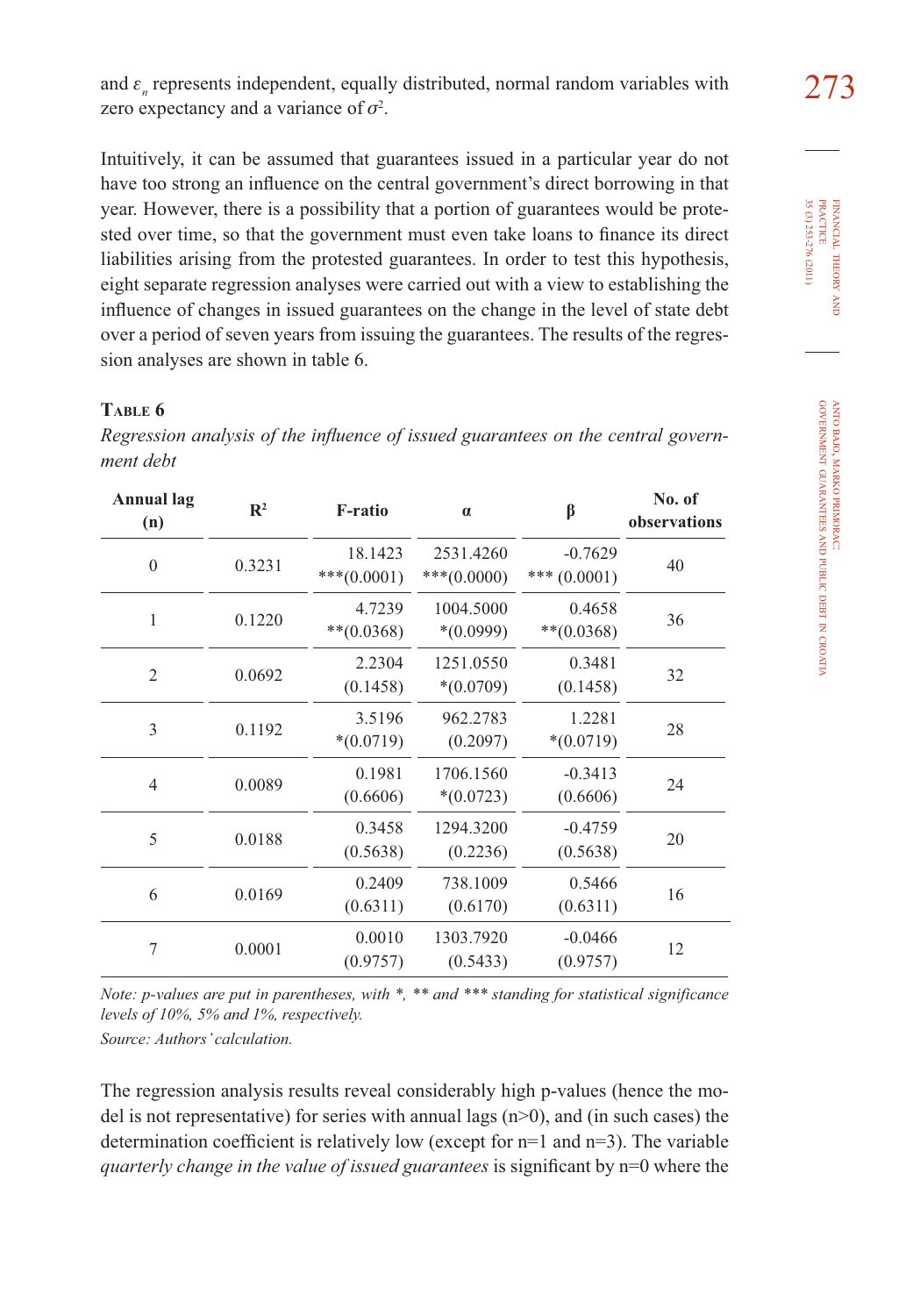274 deviation coefficient stands at 32.31%. An estimated parameter  $[\beta=0.7629]$  of the stated regression models shows that by issuing guarantees in the amount of  $[\Delta x=1]$ million kuna] (in a particular quarter), the central government debt decreases by  $[\Delta y = 762.9$  thousand kuna] (in the same quarter).

> Taking into account that the model describes a relatively complex phenomenon like the central government borrowing (which depends on a series of different factors), the finding that only one variable describes over 32% of deviations is quite interesting. However, the economic interpretation of the results is limited, because, given that n=0, it cannot be concluded that issued guarantees upon their maturity pose a threat to the public debt, but, due to the negative value of the regression coefficient, it is rather possible that direct central government borrowing is substituted by issuing guarantees.

# **7 CONCLUSION**

Since 1996, Croatia has increased the issuance of government financial and performance guarantees as an instrument of state aid aimed at ensuring favourable borrowing conditions for public sector institutions, mainly companies in majority state ownership. Regrettably, government guarantees have rarely been part of defined strategies and goals of the public debt and risk management. Each protested guarantee affects the public debt growth and, according to ESA 95 methodology, it is automatically included in the budget deficit. However, the actual financial impact of guarantees will be seen in the near future, as Croatia joins the EU. It is worth noting that the largest inclusion of guarantees in the public debt pursuant to the Act Governing the Rights and Obligations of Shipyards in the Process of Restructuring has not been dealt with in this paper.

The regression analysis results demonstrate that government guarantees do not have a statistically significant influence on the growth of direct government debt. It is beyond dispute that the central government debt is gradually substituted by issued guarantees. While there is no indication that government guarantees influence the public debt growth in the same period, there is evidence for state debt growth in the long run, due to a very low collection rate of protested guarantees. The research results should be interpreted with caution. Nevertheless, they provide a reliable basis for a comprehensive analysis of the influence of issued guarantees on the growth of direct government liabilities. Future research should be focused on the analyses of:

- potential maturities of guarantees based on quarterly data;
- the impact of changes in government guarantees on changes in the level of public debt and the possible influence of issued guarantees on annual government borrowing, and
- the risks of potential maturities of issued guarantees according to main economic sectors (agriculture, tourism and shipbuilding).

FINANCIAL THEORY AND PRACTICE 35 (3) 253-276 (2011) 35 (3) 253-276 (2011) PRACTICE FINANCIAL THEORY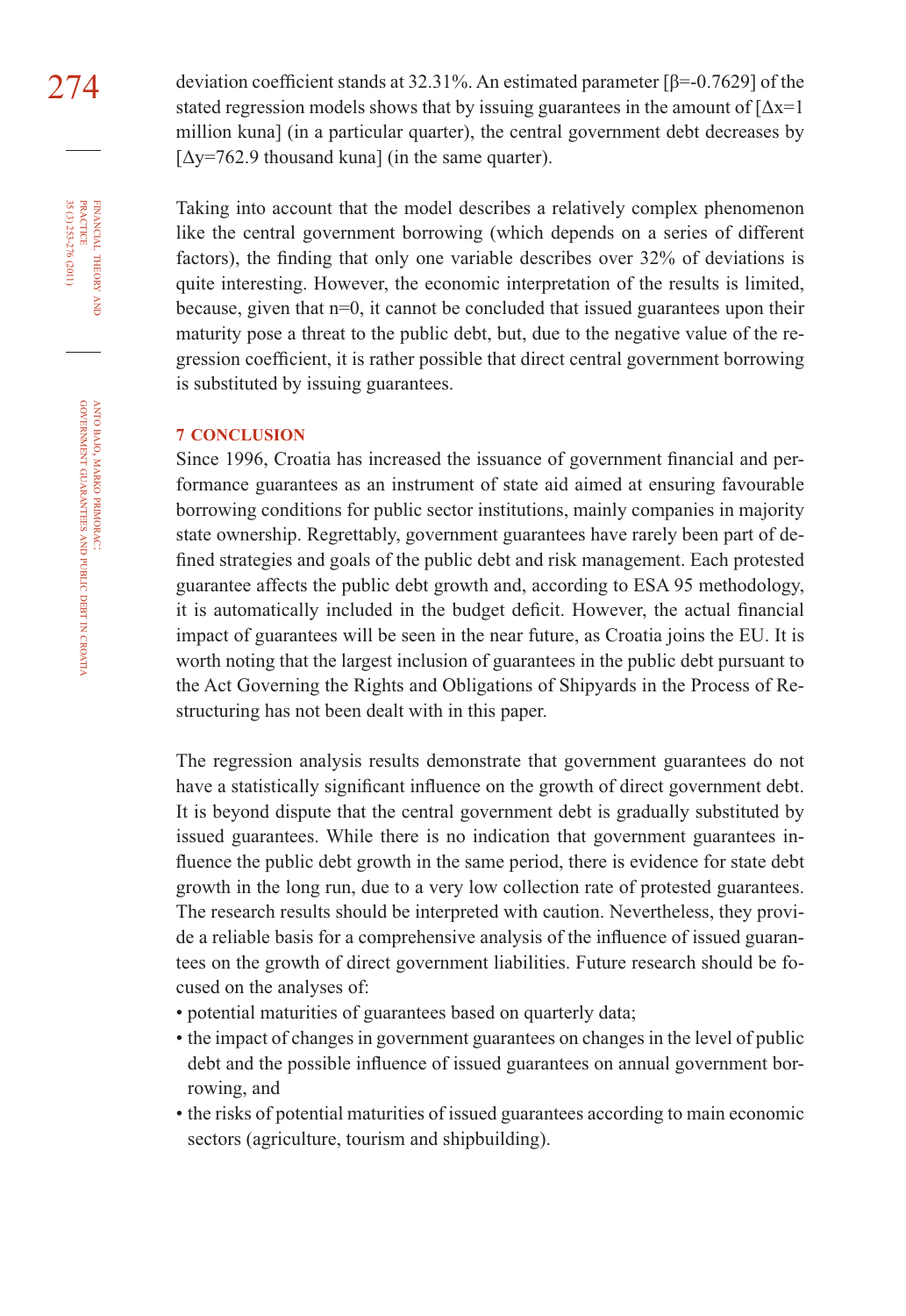Future research should establish whether government guarantees are primarily 275 extended to fast growing sectors that stimulate the overall economic growth or to the so-called zombie companies which would not survive in the market without such state aid (e.g. shipbuilding companies).

FINANCIAL THEORY FINANCIAL THEORY AND<br>PRACTICE<br>35 (3) 253-276 (2011) 35 (3) 253-276 (2011) PRACTICE